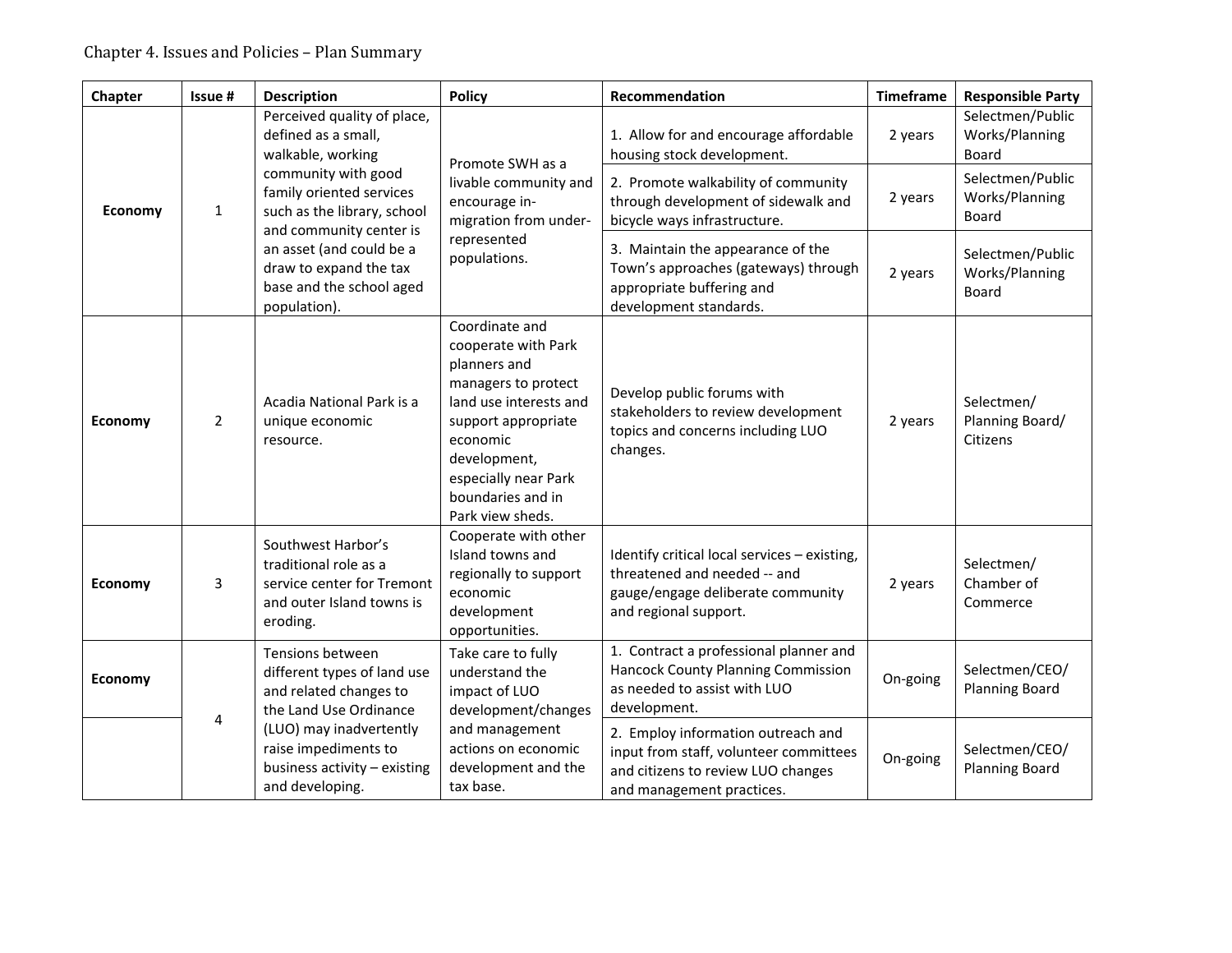| Chapter        | Issue #                                                                                   | <b>Description</b>                                                                                                                                                                                  | <b>Policy</b>                                                                                                                                                                                                                                                   | Recommendation                                                                                                                                                                                                                                                                                                                                | <b>Timeframe</b>                     | <b>Responsible Party</b>             |
|----------------|-------------------------------------------------------------------------------------------|-----------------------------------------------------------------------------------------------------------------------------------------------------------------------------------------------------|-----------------------------------------------------------------------------------------------------------------------------------------------------------------------------------------------------------------------------------------------------------------|-----------------------------------------------------------------------------------------------------------------------------------------------------------------------------------------------------------------------------------------------------------------------------------------------------------------------------------------------|--------------------------------------|--------------------------------------|
| Economy        | Community support for<br>planned economic<br>5<br>development is difficult to<br>achieve. | Support public<br>infrastructure and<br>public services<br>improvements to<br>complement the                                                                                                        | 1. Explore the options including Tax<br>Increment Financing (TIF), Community<br>Development Block Grants (CDBG),<br>Small Harbor Improvement Grants<br>(SHIP), Federal Stimulus Funds<br>(especially those supporting green<br>practices and development), etc. | On-going                                                                                                                                                                                                                                                                                                                                      | Selectmen/Town<br>Manager            |                                      |
|                |                                                                                           |                                                                                                                                                                                                     | private sector<br>economy.                                                                                                                                                                                                                                      | 2. Develop a strong Capital<br>Improvement Plan (CIP) and promote<br>citizen understanding and support<br>through public meetings.                                                                                                                                                                                                            | On-going                             | Selectmen/Town<br>Manager            |
|                |                                                                                           | Although there are limited                                                                                                                                                                          | Support appropriate<br>economic                                                                                                                                                                                                                                 | 1. Work with local businesses<br>(including the self-employed), the<br>Chamber of Commerce, existing<br>merchant associations/non-profits and<br>other interested parties to learn how<br>the Town can be a partner and support<br>new business development and<br>expansion.                                                                 | $\overline{2}$<br>years/On-<br>going | Selectmen/<br>Chamber of<br>Commerce |
| <b>Economy</b> | 6                                                                                         | ways in which the Town<br>can encourage economic<br>development, the<br>opportunity to be self-<br>employed and run a<br>business based at home is<br>an important aspect of the<br>economy of SWH. | development,<br>reflecting SWH's<br>history and regional<br>identity, and develop<br>an economic plan to<br>take advantage of<br>changing economic<br>trends and<br>opportunities.                                                                              | 2. Home occupations: Continue the<br>exceptions in the LUO for the seasonal<br>sale of firewood and agricultural<br>products (all zones), and for lobstering<br>and other commercial fishing in the<br>Residential Shoreland zone as specified<br>(one boat less than 40 ft and<br>employing not more than 2 persons<br>including the owner). | $\overline{2}$<br>years/On-<br>going | Selectmen/<br>Chamber of<br>Commerce |
|                |                                                                                           |                                                                                                                                                                                                     |                                                                                                                                                                                                                                                                 | 3. Work with providers of broadband<br>access as needed to insure town-wide<br>coverage.                                                                                                                                                                                                                                                      | $\overline{2}$<br>years/On-<br>going | Selectmen/<br>Chamber of<br>Commerce |
|                |                                                                                           |                                                                                                                                                                                                     |                                                                                                                                                                                                                                                                 | 4. Continue municipal support of the<br>local public library as an information<br>services resource.                                                                                                                                                                                                                                          | $\overline{2}$<br>years/On-<br>going | Selectmen/<br>Chamber of<br>Commerce |
| <b>Housing</b> | $\overline{7}$                                                                            | Income data and real<br>estate sales data (before<br>2008) show that 80% of<br>year-round residents of<br>Hancock County do not<br>earn enough to be able to                                        | Policy 1: Encourage<br>and promote<br>adequate workforce<br>housing to support<br>the community's and<br>region's economic<br>development.                                                                                                                      | 1. Design and enact amendments to<br>the Land Use, Subdivision and Road<br>Ordinances to allow increased density,<br>smaller lot sizes and narrower setbacks<br>and road widths where appropriate in<br>growth areas in Zones A and B.                                                                                                        | 1 year                               | Selectmen/<br><b>Planning Board</b>  |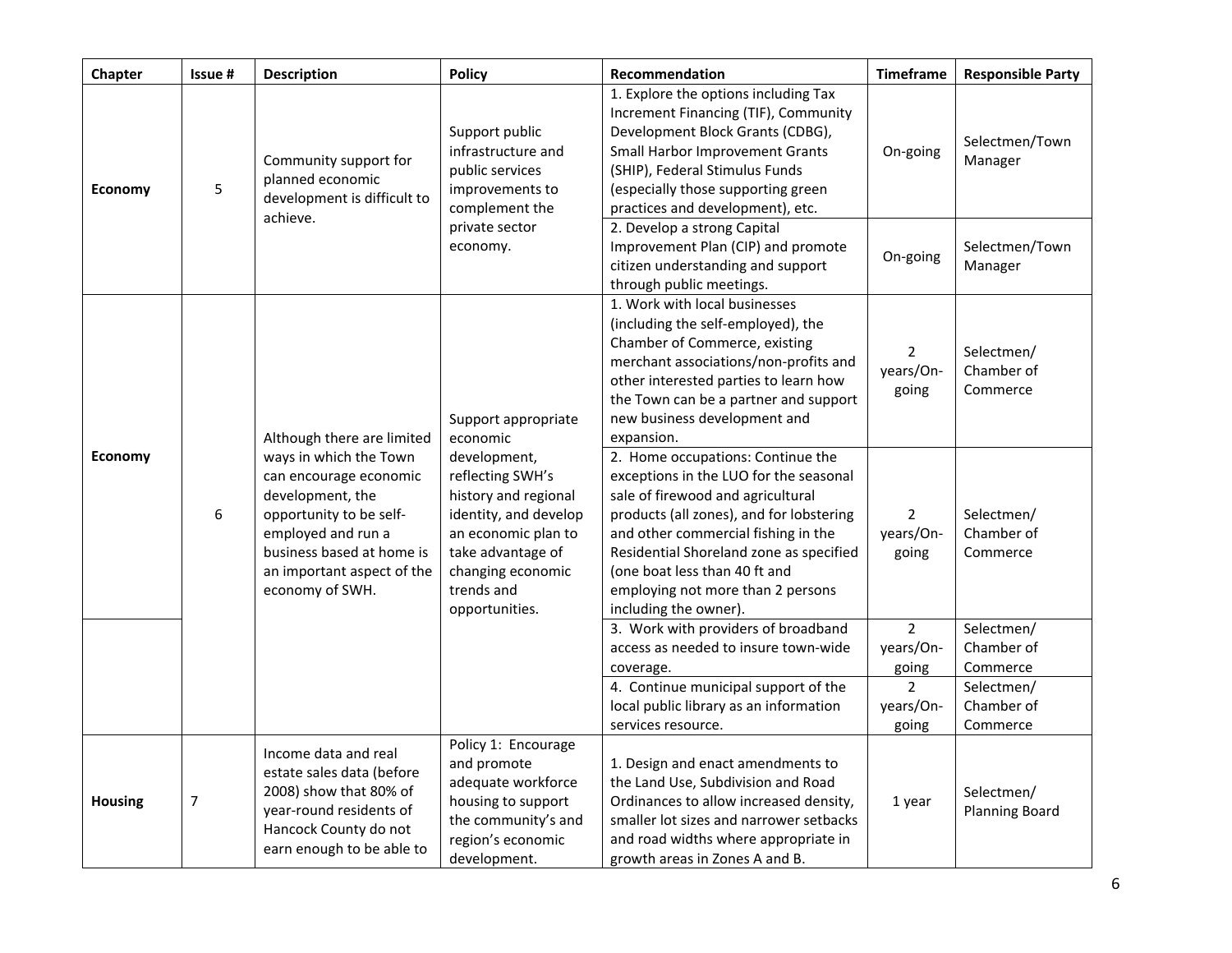| Chapter                         | Issue #                                                                                                                                                                                                                                                                                       | <b>Description</b>                                  | <b>Policy</b>                                                                                                                                | Recommendation                                                                                                                                                                           | <b>Timeframe</b> | <b>Responsible Party</b>     |
|---------------------------------|-----------------------------------------------------------------------------------------------------------------------------------------------------------------------------------------------------------------------------------------------------------------------------------------------|-----------------------------------------------------|----------------------------------------------------------------------------------------------------------------------------------------------|------------------------------------------------------------------------------------------------------------------------------------------------------------------------------------------|------------------|------------------------------|
|                                 |                                                                                                                                                                                                                                                                                               | afford to buy median-<br>priced houses in this town | Policy 2: Ensure that<br>land use controls<br>encourage the<br>development of<br>quality affordable<br>housing, including<br>rental housing. | 2. Create density bonuses to make<br>housing less expensive to develop.                                                                                                                  | 1 year           | Selectmen/Plannin<br>g Board |
|                                 |                                                                                                                                                                                                                                                                                               |                                                     | Policy 3: Seek to<br>achieve at least 10%<br>of all housing built or<br>placed during the next<br>decade be affordable.                      | 3. Develop clear language for the LUO<br>that would encourage more affordable<br>housing of various types including<br>cluster development housing.                                      | 1 year           | Selectmen/Plannin<br>g Board |
| Housing                         | $\overline{7}$                                                                                                                                                                                                                                                                                |                                                     | Policy 4: Encourage<br>and support the<br>efforts of MDI Housing<br>Authority and Island                                                     | 4. Work with the Island Housing Trust<br>and HCPC to explore local and regional<br>(MDI) approaches to create and<br>maintain the affordability of workforce<br>housing for SWH workers. | 1 year           | Selectmen/Plannin<br>g Board |
|                                 |                                                                                                                                                                                                                                                                                               |                                                     | Housing Trust in<br>addressing affordable<br>and workforce<br>housing needs.                                                                 | 5. Develop language for the LUO that<br>clarifies standards for mobile home<br>parks pursuant to 30-A MRSA<br>§4358(3)(M). (State minimum)                                               | 3 years          | <b>Planning Board</b>        |
|                                 | Although SWH currently<br>has enough housing for<br>elders, our population is<br>projected to age<br>significantly during the<br><b>Housing</b><br>8<br>planning period, and there<br>is a projected shortage of<br>assisted living and adult<br>day care facilities in the<br>coming decade. | Ensure that elders<br>who need assistance           | 1. Continue municipal support for<br>volunteer agencies providing essential<br>services.                                                     | On-going                                                                                                                                                                                 | Selectmen        |                              |
|                                 |                                                                                                                                                                                                                                                                                               |                                                     | can continue to live in<br>the community or<br>nearby family and                                                                             | 2. Work with volunteer agencies to<br>make information about their services<br>readily available locally.                                                                                | On-going         | Selectmen                    |
|                                 |                                                                                                                                                                                                                                                                                               |                                                     | friends.                                                                                                                                     | 3. Continue municipal support for MDI<br>Housing Authority.                                                                                                                              | On-going         | Selectmen                    |
|                                 |                                                                                                                                                                                                                                                                                               |                                                     |                                                                                                                                              | 4. Support the work of the Island<br>Housing Trust.                                                                                                                                      | On-going         | Selectmen                    |
| <b>Historic and</b><br>Archaeo- |                                                                                                                                                                                                                                                                                               |                                                     | Protect where<br>practicable the                                                                                                             |                                                                                                                                                                                          | 3 years          | <b>Historical Society</b>    |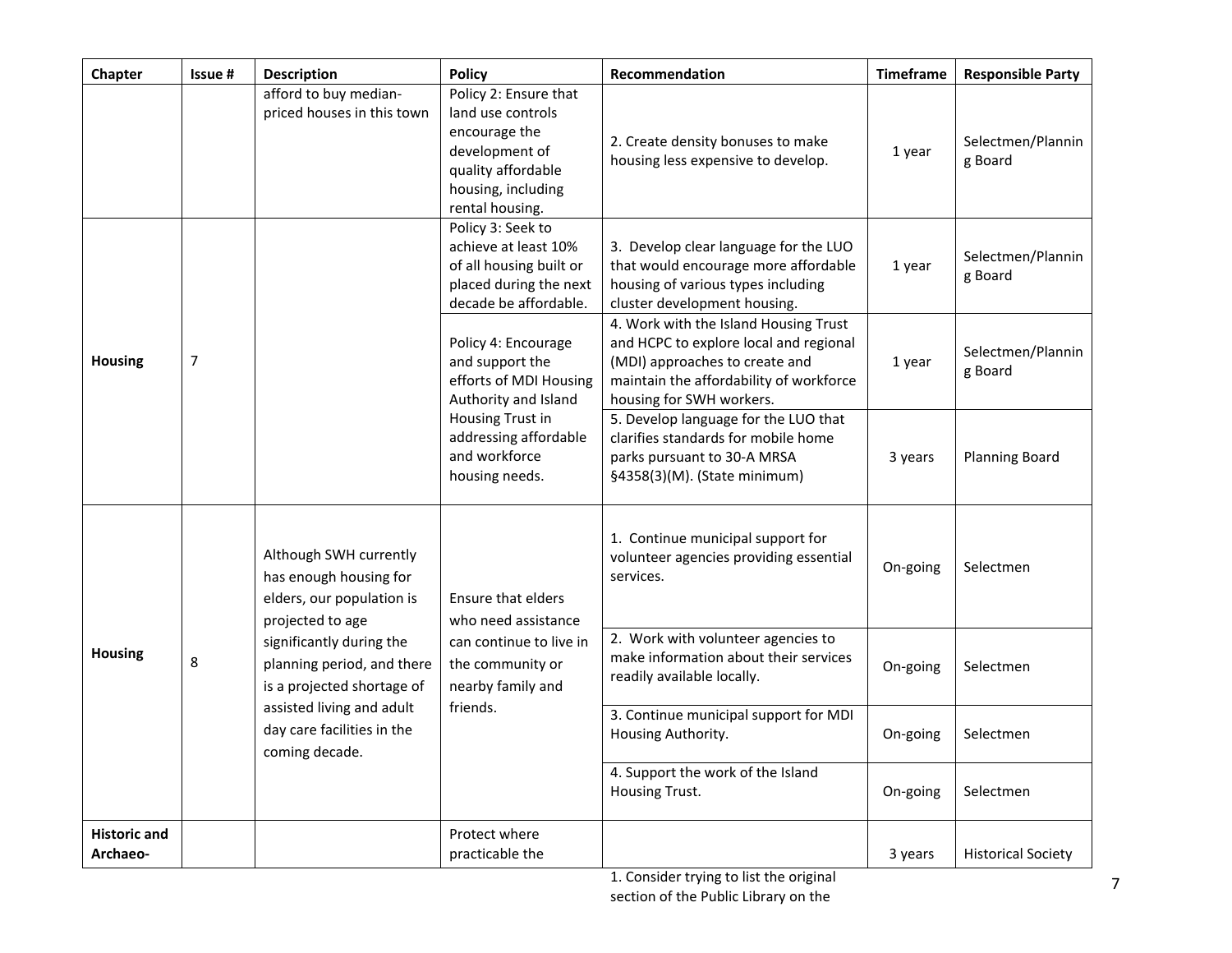| Chapter | Issue # | <b>Description</b>                                                                    | <b>Policy</b>                                                                                                       | Recommendation                                                                                                                                                                                                                                                                                                                                                                                                                                                                      | <b>Timeframe</b> | <b>Responsible Party</b>                              |
|---------|---------|---------------------------------------------------------------------------------------|---------------------------------------------------------------------------------------------------------------------|-------------------------------------------------------------------------------------------------------------------------------------------------------------------------------------------------------------------------------------------------------------------------------------------------------------------------------------------------------------------------------------------------------------------------------------------------------------------------------------|------------------|-------------------------------------------------------|
|         |         |                                                                                       |                                                                                                                     | National Register. The MDI Historical<br>Society, and possibly the SWH<br>Historical Society, could assist in<br>pursuing this goal.                                                                                                                                                                                                                                                                                                                                                | 3 years          | <b>Historical Society</b>                             |
| logical |         |                                                                                       | significant historic and<br>archaeological<br>resources in the<br>community.                                        | 2. For sites with identified potential for<br>historical and archeological resources,<br>through local land use ordinances<br>require subdivision or non-residential<br>developers to look for and identify any<br>historical and archaeological resources<br>and to take appropriate measures to<br>protect those resources, including but<br>not limited to, modification of the<br>proposed site design, construction<br>timing, and/or extent of excavation.<br>(State minimum) | 3 years          | Planning<br>Board/CEO                                 |
|         |         |                                                                                       |                                                                                                                     | 3. Through local land use ordinances,<br>require the planning board (or other<br>designated review authority) to<br>incorporate maps and information<br>provided by the Maine Historic<br>Preservation Commission into their<br>review process. (State minimum)                                                                                                                                                                                                                     | 1 year           | <b>Planning Board</b>                                 |
|         |         | SWH should consider<br>exercising more control<br>over its municipal water<br>supply. | 1. Protect current and<br>potential drinking<br>water sources.                                                      | 1. Improve signage and enforcement<br>at Long Pond to prohibit swimming by<br>people or pets and to guard against gas<br>spillage from motors near the intake.                                                                                                                                                                                                                                                                                                                      | 6 months         | Selectmen/Town<br>Manager/Public<br>Works/Police Dept |
| Water   | 9       |                                                                                       | 2. Protect significant<br>surface water re-<br>sources from pollution<br>and improve water<br>quality where needed. | 2. Improve access to information<br>about preventing the spread of<br>invasive species.                                                                                                                                                                                                                                                                                                                                                                                             | 6 months         | Selectmen/Town<br>Manager/Public<br>Works/Police Dept |
|         |         |                                                                                       | 3. Cooperate with<br>neighboring comm.-<br>unities and ANP to<br>protect water<br>resources.                        | 3. Continue to update the floodplain<br>management ordinance as needed to<br>be consistent with state and federal<br>standards. (State minimum)                                                                                                                                                                                                                                                                                                                                     | On-going         | <b>Planning Board</b>                                 |
| Water   | 10      | Ground water is<br>susceptible to pollution                                           | Protect current and<br>potential drinking<br>water sources.                                                         | 1. Examine the effectiveness of density<br>controls in the LUO to prevent well<br>contamination by septage.                                                                                                                                                                                                                                                                                                                                                                         | 5 years          | Water/Sewer<br><b>Board and Depts</b>                 |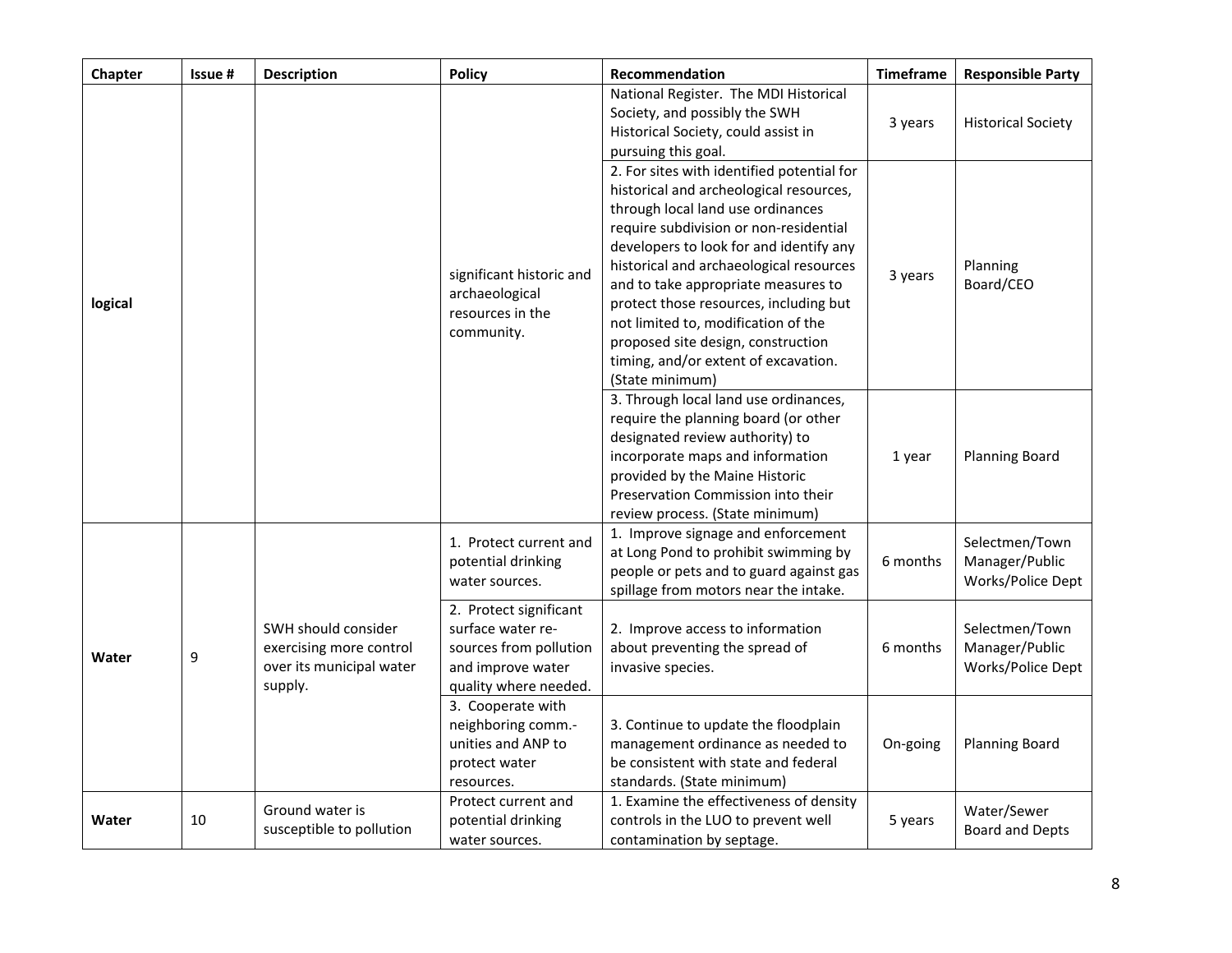| Chapter | Issue #                        | Description                                                                                                                              | <b>Policy</b>                                                                                                             | Recommendation                                                                                                                                                                                                              | <b>Timeframe</b> | <b>Responsible Party</b>                                             |
|---------|--------------------------------|------------------------------------------------------------------------------------------------------------------------------------------|---------------------------------------------------------------------------------------------------------------------------|-----------------------------------------------------------------------------------------------------------------------------------------------------------------------------------------------------------------------------|------------------|----------------------------------------------------------------------|
|         |                                | from storm run-off,<br>septage, pesticides,                                                                                              |                                                                                                                           | 2. Identify and protect the recharge<br>areas for our groundwater.                                                                                                                                                          | 5 years          | Water/Sewer<br><b>Board and Depts</b>                                |
|         |                                | herbicides, and fertilizers,<br>disposal of chemicals and<br>hazardous wastes, etc.                                                      |                                                                                                                           | 3. Work with state, regional, local<br>entities as needed to determine, if<br>possible, the extent of the<br>groundwater aquifers used by wells in<br>town. (Most of these wells are in<br>fractured bedrock.)              | 5 years          | Water/Sewer<br><b>Board and Depts</b>                                |
|         |                                |                                                                                                                                          |                                                                                                                           | 4. Protect the sustainability of our<br>aquifers by regulating large-scale<br>ground water extraction.                                                                                                                      | 5 years          | Water/Sewer<br><b>Board and Depts</b>                                |
|         |                                |                                                                                                                                          |                                                                                                                           | 5. Evaluate local ordinances to ensure<br>that development standards and<br>regulations protect groundwater<br>aquifers and recharge areas.                                                                                 | 5 years          | Water/Sewer<br><b>Board and Depts</b>                                |
| Water   | 11                             | Storm water run-off<br>creates erosion and<br>flooding problems for<br>many residents and<br>pollutes our harbor and                     | Minimize pollution<br>discharges from the<br>municipal sewage<br>treatment plant.<br>Minimize damage                      | 1. Identify and remove storm water<br>infiltration into the sewer system.                                                                                                                                                   | 2 years          | Water/Sewer<br>Board and<br>Depts/CEO/<br>Conservation<br>Commission |
|         |                                | streams.                                                                                                                                 | from floods or storm<br>water run-off.<br>Cooperate with<br>neighboring<br>communities and<br><b>Acadia National Park</b> | 2. Review storm water management<br>standards in the subdivision, zoning<br>and road ordinances to enhance the<br>CEO's enforcement capacity and make<br>sure local ordinances are consistent<br>with State laws and rules. | 2 years          | Water/Sewer<br>Board and<br>Depts/CEO/<br>Conservation<br>Commission |
|         | to protect water<br>resources. | 3. Consider amending local land use<br>ordinances, as applicable, to<br>incorporate low impact development<br>standards. (State minimum) | 2 years                                                                                                                   | Water/Sewer<br>Board and<br>Depts/CEO/<br>Conservation<br>Commission                                                                                                                                                        |                  |                                                                      |
|         |                                |                                                                                                                                          |                                                                                                                           | 4. Monitor town and state road<br>construction practices to enhance<br>storm water management and<br>minimize storm water run-off.                                                                                          | 2 years          | Water/Sewer<br>Board and<br>Depts/CEO/<br>Conservation<br>Commission |
|         |                                |                                                                                                                                          |                                                                                                                           |                                                                                                                                                                                                                             | 2 years          | Water/Sewer<br>Board and                                             |

5. Enter into a cooperative agreement with ANP to monitor water quality in Marshall Brook (including the former test wells) and with ANP and Tremont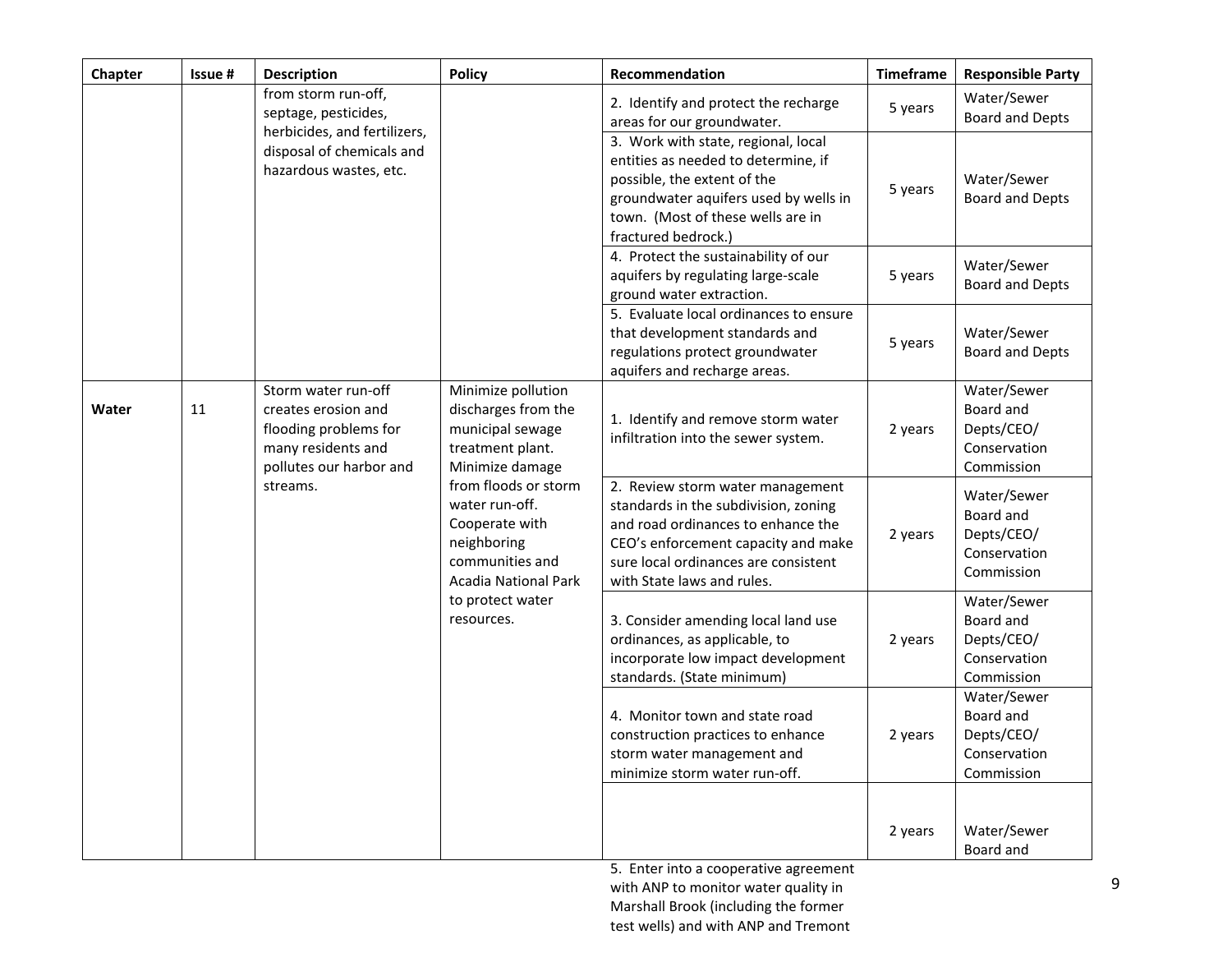| Chapter                             | Issue # | <b>Description</b>                                                                                                                                                                                    | <b>Policy</b>                                                                                                                              | Recommendation                                                                                                                                                                                                                                                                                                                                           | <b>Timeframe</b> | <b>Responsible Party</b>                                             |
|-------------------------------------|---------|-------------------------------------------------------------------------------------------------------------------------------------------------------------------------------------------------------|--------------------------------------------------------------------------------------------------------------------------------------------|----------------------------------------------------------------------------------------------------------------------------------------------------------------------------------------------------------------------------------------------------------------------------------------------------------------------------------------------------------|------------------|----------------------------------------------------------------------|
|                                     |         |                                                                                                                                                                                                       |                                                                                                                                            | to monitor water quality in Bass<br>Harbor Marsh.                                                                                                                                                                                                                                                                                                        |                  | Commission                                                           |
|                                     |         |                                                                                                                                                                                                       |                                                                                                                                            | 6. Work with ANP to secure funding<br>and increase the size of the culvert<br>where Marshall Brook goes under the<br>Seal Cove Road to prevent flooding<br>and to enhance fish passage.                                                                                                                                                                  | 2 years          | Water/Sewer<br>Board and<br>Depts/CEO/<br>Conservation<br>Commission |
|                                     |         |                                                                                                                                                                                                       |                                                                                                                                            | 7. Work with the maritime industry to<br>identify toxic chemicals used in boat<br>construction, servicing and<br>maintenance, their potential dispersal<br>in the environment, and educate all<br>users (residents as well as<br>commercial/industrial users) about<br>affordable ways to limit pollution.                                               | 2 years          | Water/Sewer<br>Board and<br>Depts/CEO/<br>Conservation<br>Commission |
| <b>Critical</b><br><b>Resources</b> | 12      | Although most of the<br>critical habitat areas in<br>town are protected in<br>Acadia National Park or by<br>shoreland zoning, a few<br>areas remain vulnerable<br>to development and/or<br>pollution. | 1. Conserve critical<br>natural resource areas<br>in the community.                                                                        | 1. Incorporate "Beginning with<br>Habitat" maps into the planning review<br>process under the Land Use and<br>Subdivision Ordinances and require<br>developers to take appropriate<br>measures to protect critical natural<br>resources. Particular attention should<br>be paid to high value habitats, priority<br>species habitats, and wetland areas. | 2 years          | Selectmen/<br>Planning Board/<br>Conservation<br>Commission/CEO      |
| <b>Critical</b><br><b>Resources</b> | 12      |                                                                                                                                                                                                       |                                                                                                                                            | 2. Enter a cooperative agreement with<br>ANP to monitor and protect water<br>quality in Marshall Brook and (with<br>Tremont as well) in the Bass Harbor<br>Marsh. (see Water Resources)                                                                                                                                                                  | 2 years          | Selectmen/<br>Planning Board/<br>Conservation<br>Commission/CEO      |
|                                     |         |                                                                                                                                                                                                       |                                                                                                                                            | 3. Work to eliminate remaining<br>overboard sewage/septic discharges to<br>improve clam flats and shorebird<br>feeding areas.                                                                                                                                                                                                                            | 2 years          | Selectmen/<br>Planning Board/<br>Conservation<br>Commission/CEO      |
|                                     |         |                                                                                                                                                                                                       | 2. Coordinate with<br>neighboring<br>communities, Acadia<br>NP, regional and state<br>agencies to protect<br>shared critical<br>resources. | 4. Adopt and enforce natural resource<br>protection practices and standards for<br>construction and maintenance of<br>public and private roads.                                                                                                                                                                                                          | 2 years          | Selectmen/<br>Planning Board/<br>Conservation<br>Commission/CEO      |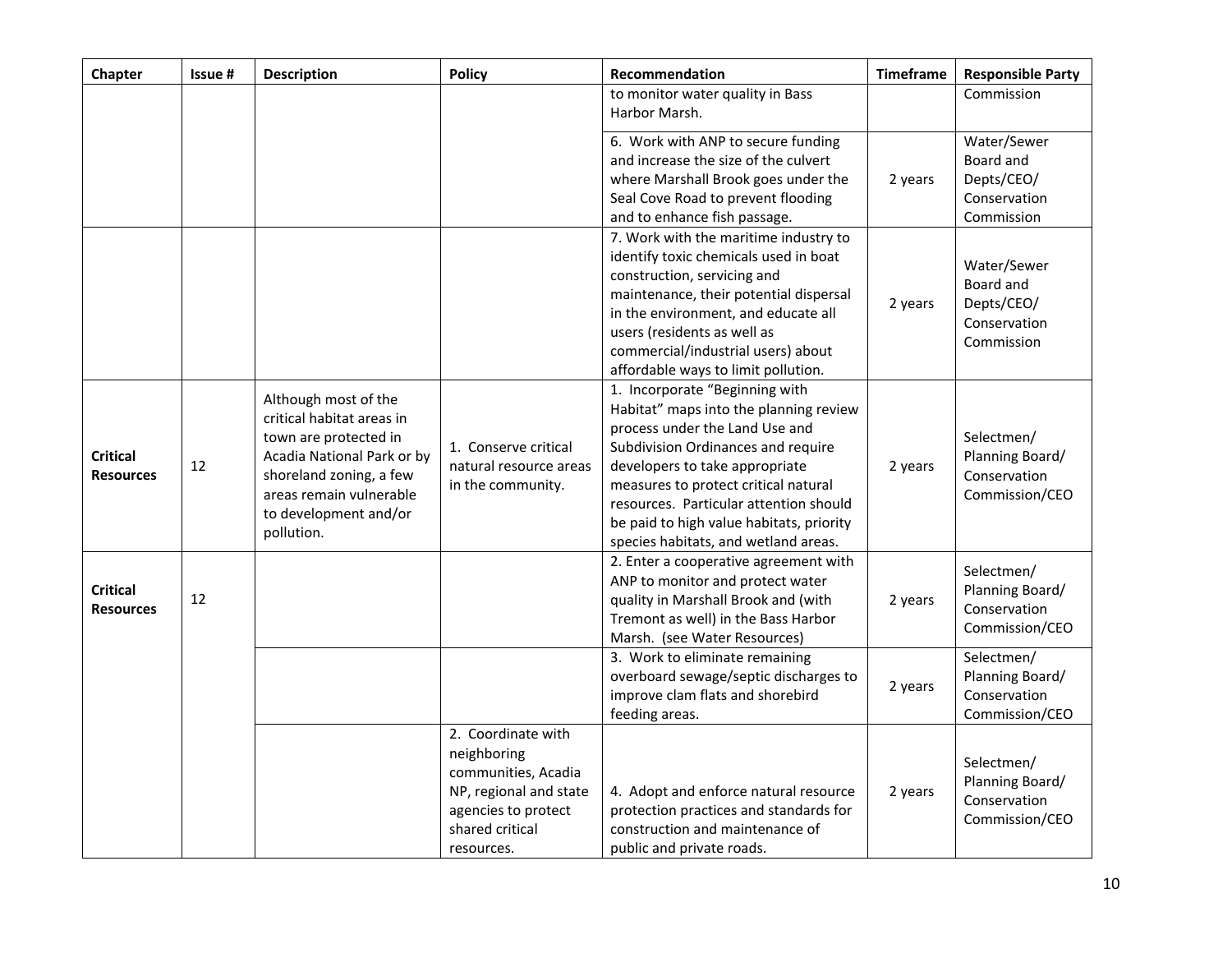| Chapter                                   | Issue # | <b>Description</b>                                                                                                                | <b>Policy</b>                                                                                                                                                                          | Recommendation                                                                                                                                                                                                                                                                                                                                                                                                                              | <b>Timeframe</b> | <b>Responsible Party</b>                                           |
|-------------------------------------------|---------|-----------------------------------------------------------------------------------------------------------------------------------|----------------------------------------------------------------------------------------------------------------------------------------------------------------------------------------|---------------------------------------------------------------------------------------------------------------------------------------------------------------------------------------------------------------------------------------------------------------------------------------------------------------------------------------------------------------------------------------------------------------------------------------------|------------------|--------------------------------------------------------------------|
|                                           |         |                                                                                                                                   |                                                                                                                                                                                        | 5. Evaluate the importance of<br>extending the Critical Resource<br>Protection areas to include a forested<br>wetland area west of Seawall Road and<br>a deer wintering area on the western<br>slope of Freeman Ridge, in addition to<br>Seawall Pond (recently enacted). See<br>Future Land Use Plan.                                                                                                                                      | 2 years          | Selectmen/<br>Planning Board/<br>Conservation<br>Commission/CEO    |
|                                           |         |                                                                                                                                   |                                                                                                                                                                                        | 6. Make information available to<br>residents and visitors about local, state<br>and federal regulations that apply to<br>local critical natural resources.                                                                                                                                                                                                                                                                                 | 2 years          | Selectmen/<br>Planning Board/<br>Conservation<br>Commission/CEO    |
| <b>Critical</b><br>12<br><b>Resources</b> |         |                                                                                                                                   |                                                                                                                                                                                        | 7. Continue to amend local shoreland<br>zone standards as needed to meet<br>state guidelines. (State minimum)                                                                                                                                                                                                                                                                                                                               | 2 years          | <b>Planning Board</b>                                              |
|                                           |         |                                                                                                                                   |                                                                                                                                                                                        | 8. Where appropriate, designate<br>critical natural resources as Critical<br>Resource Areas in the Future Land Use<br>Plan. (State minimum)                                                                                                                                                                                                                                                                                                 | 2 years          | Comprehensive<br>Plan Committee                                    |
|                                           |         |                                                                                                                                   |                                                                                                                                                                                        | 9. Direct the Planning Board to develop<br>reasonable LUO standards to require<br>subdivision or non-residential property<br>developers to look for and identify<br>critical natural resources that may be<br>on site and to take appropriate<br>measures to protect those resources,<br>including but not limited to,<br>modification of the proposed site<br>design, construction timing, and/or<br>extent of excavation. (State minimum) | 3 years          | Planning<br>Board/CEO                                              |
|                                           |         |                                                                                                                                   |                                                                                                                                                                                        |                                                                                                                                                                                                                                                                                                                                                                                                                                             |                  |                                                                    |
| <b>Critical</b><br><b>Resources</b>       | 13      | Scenic views of the<br>harbor, along the shore<br>and from the mountains<br>of ANP are an important<br>attractive feature of SWH. | Protect natural<br>1.<br>area and scenic vistas<br>that are considered<br>important to the town<br>through land use<br>controls and working<br>with groups such as<br>the Conservation |                                                                                                                                                                                                                                                                                                                                                                                                                                             | 2 years          | Conservation<br>Commission/<br>Selectmen/<br><b>Planning Board</b> |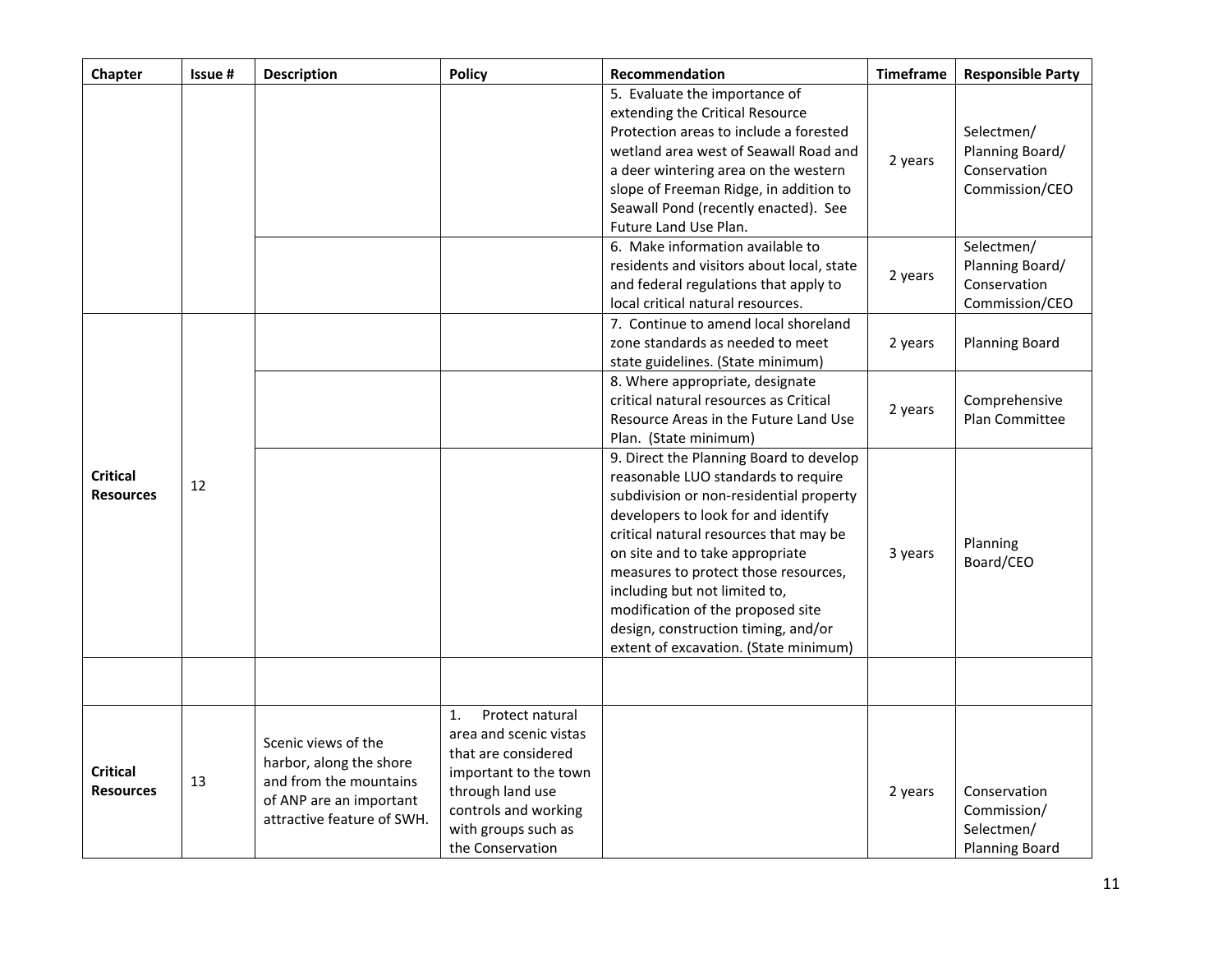| Chapter                                   | Issue #                                                                         | <b>Description</b>                                                      | <b>Policy</b>                                                                                                                                                      | Recommendation                                                                                                                                                                                                                          | <b>Timeframe</b>                                                   | <b>Responsible Party</b>                                           |
|-------------------------------------------|---------------------------------------------------------------------------------|-------------------------------------------------------------------------|--------------------------------------------------------------------------------------------------------------------------------------------------------------------|-----------------------------------------------------------------------------------------------------------------------------------------------------------------------------------------------------------------------------------------|--------------------------------------------------------------------|--------------------------------------------------------------------|
| <b>Critical</b><br>13<br><b>Resources</b> |                                                                                 | Scenic views of the<br>harbor, along the shore                          | Commission and local<br>land trusts. (1996<br>plan)                                                                                                                | plan)                                                                                                                                                                                                                                   | 2 years                                                            | Conservation<br>Commission/<br>Selectmen/<br><b>Planning Board</b> |
|                                           |                                                                                 |                                                                         |                                                                                                                                                                    | 2. Investigate incorporating design<br>standards into the permit review<br>process for subdivisions and for<br>building in any zone or parcel adjacent<br>to or visible from the harbor.                                                | 2 years                                                            | Conservation<br>Commission/<br>Selectmen/<br><b>Planning Board</b> |
|                                           | and from the mountains<br>of ANP are an important<br>attractive feature of SWH. | 2. Pursue<br>public/private<br>partnerships to                          | 3. Maintain the current land use<br>controls, such as structure sideline<br>setbacks and height limits to protect<br>views of the water and harbor. (1996<br>plan) | 2 years                                                                                                                                                                                                                                 | Conservation<br>Commission/<br>Selectmen/<br><b>Planning Board</b> |                                                                    |
|                                           |                                                                                 |                                                                         | protect natural<br>resources, including<br>views.                                                                                                                  | 4. Maintain public access to public<br>views through necessary cutting and<br>maintenance of public rights of way<br>(such as North Causeway Lane, Lawler<br>Lane).                                                                     | 2 years                                                            | Conservation<br>Commission/<br>Selectmen/<br><b>Planning Board</b> |
| <b>Critical</b><br><b>Resources</b>       | 14                                                                              | Dark skies are threatened<br>by increased light<br>pollution from human | Coordinate with<br>neighboring<br>communities and                                                                                                                  | 1. Ensure that the Town sets a good<br>example by shielding all lights on its<br>buildings and piers.                                                                                                                                   | On-going                                                           | Selectmen/Public<br>Works                                          |
|                                           |                                                                                 | activities and buildings.                                               | groups to protect the<br>night sky.                                                                                                                                | 2. Upgrade existing streetlights to<br>shielded lights within 10 years.                                                                                                                                                                 | On-going                                                           | Selectmen/Public<br>Works                                          |
| <b>Agriculture</b><br>and Forestry        |                                                                                 |                                                                         | Support small-scale<br>local farming and<br>forestry where<br>economically viable.                                                                                 | 1. Amend land use ordinances to<br>require commercial or subdivision<br>developments in critical rural areas to<br>maintain areas with prime farm soils as<br>open space to the greatest extent<br>practicable. (State minimum)         | 5 years                                                            | <b>Planning Board</b>                                              |
|                                           |                                                                                 |                                                                         |                                                                                                                                                                    | 2. Limit non-residential development<br>in critical rural areas to natural<br>resource-based businesses and<br>services, nature tourism/outdoor<br>recreation businesses, farmers'<br>markets, and home occupations. (State<br>minimum) | 5 years                                                            | <b>Planning Board</b>                                              |
|                                           |                                                                                 |                                                                         |                                                                                                                                                                    |                                                                                                                                                                                                                                         | On-going                                                           | <b>Planning Board</b>                                              |

3. Continue to permit activities that support productive agriculture and forestry operations, such as roadside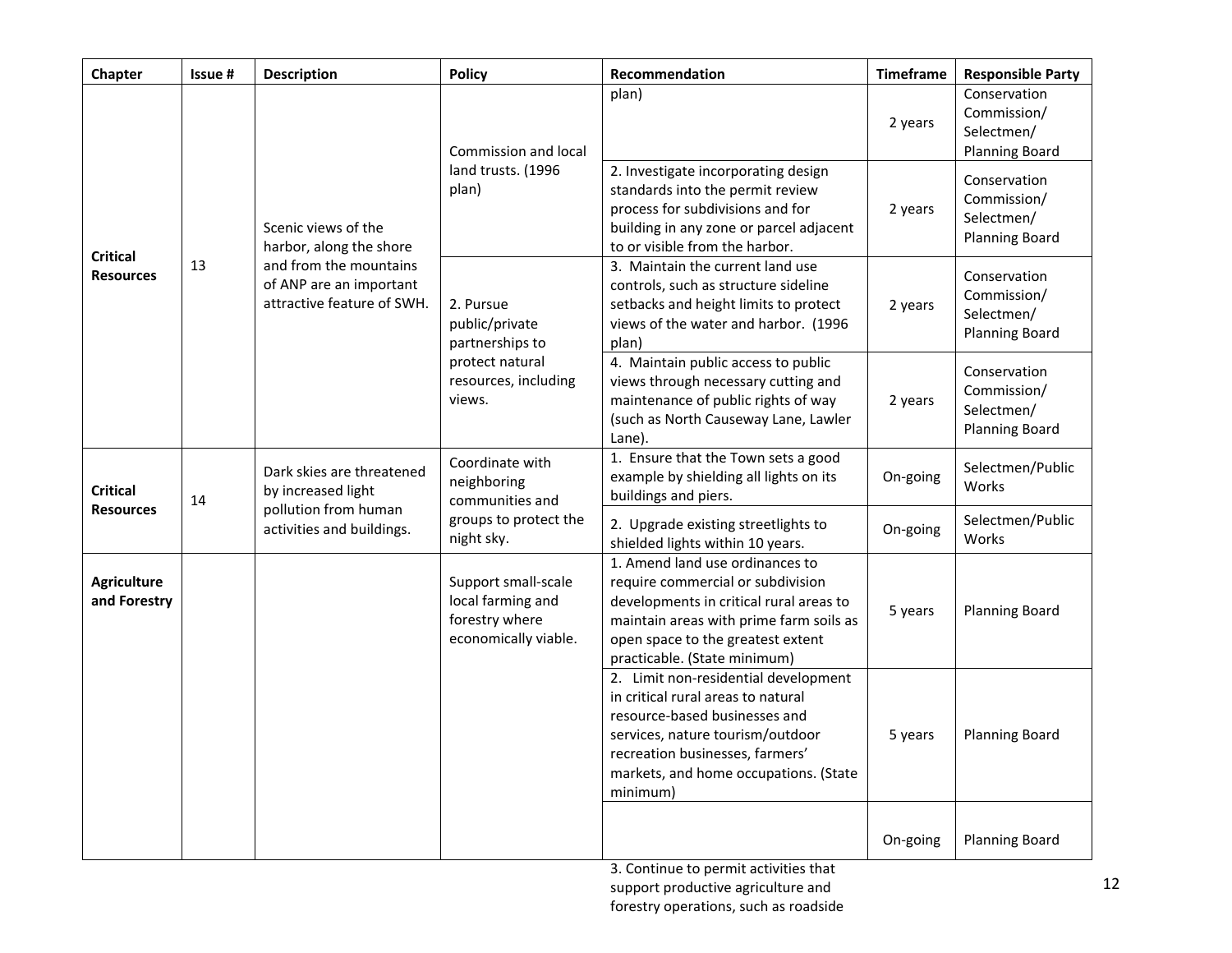| Chapter       | Issue # | Description                                                                                                                                                                                                                                                                                                  | <b>Policy</b>                                                                                                                       | Recommendation                                                                                                                                                                                                                                            | <b>Timeframe</b> | <b>Responsible Party</b>                       |
|---------------|---------|--------------------------------------------------------------------------------------------------------------------------------------------------------------------------------------------------------------------------------------------------------------------------------------------------------------|-------------------------------------------------------------------------------------------------------------------------------------|-----------------------------------------------------------------------------------------------------------------------------------------------------------------------------------------------------------------------------------------------------------|------------------|------------------------------------------------|
|               |         |                                                                                                                                                                                                                                                                                                              |                                                                                                                                     | stands, greenhouses, and pick-your-<br>own operations. (State minimum)                                                                                                                                                                                    |                  |                                                |
|               |         |                                                                                                                                                                                                                                                                                                              |                                                                                                                                     | 4. Consult with the Maine Forest<br>Service District Forester or Soil and<br>Water Conservation District as<br>appropriate when developing any land<br>use regulations pertaining to forestry<br>or agricultural management practices.<br>(State minimum) | On-going         | <b>Planning Board</b>                          |
| <b>Marine</b> | 15      | The Manset Town Dock<br>and launching ramp is a<br>central access point for<br>commercial fishing and<br>boating activity, as well as<br>for recreational boating.<br>Adequate parking is<br>necessary. The Town<br>relies on using rented land<br>adjacent to this dock for<br>parking, float storage, etc. | Support shoreline<br>development that<br>gives preference to<br>water-dependent uses<br>and promotes public<br>access to the shore. | The town should make a concerted<br>effort to acquire property in order to<br>protect public access to this part of the<br>shore for commercial fishermen, local<br>boatyards, and the public.                                                            | On-going         | Selectmen                                      |
| <b>Marine</b> | 16      | The needs of commercial<br>fishermen, marine<br>activities and recreational<br>boaters are sometimes in<br>conflict.                                                                                                                                                                                         | Manage town<br>1.<br>docks and launching<br>ramps to minimize<br>conflict and enable<br>access wherever<br>possible.                | 1. The Harbormaster and the Harbor<br>Committee should work to update and<br>enforce the Harbor Ordinance.                                                                                                                                                | 2 years          | Selectmen/Harbor<br>Master/Harbor<br>Committee |
|               |         |                                                                                                                                                                                                                                                                                                              |                                                                                                                                     | 2. The Harbormaster and Harbor<br>Committee should recommend and<br>implement a mooring plan to make<br>efficient use of the harbor.                                                                                                                      | 2 years          | Selectmen/Harbor<br>Master/Harbor<br>Committee |
|               |         |                                                                                                                                                                                                                                                                                                              | 2.<br>Maintain and<br>improve harbor<br>management and<br>facilities.                                                               | 3. The Harbor Committee should<br>review harbor user fees with the intent<br>to use them to help pay for harbor<br>management.                                                                                                                            | 2 years          | Selectmen/Harbor<br>Master/Harbor<br>Committee |
| <b>Marine</b> | 17      | Pedestrian access for<br>boaters to the town<br>center from the marina<br>and the Manset shore<br>needs improvement.                                                                                                                                                                                         | To protect, maintain,<br>and possibly improve<br>public access to the<br>community's harbor<br>for all appropriate<br>uses.         | 1. Planned sidewalk improvements<br>and road painting along Main Street<br>should improve the safety of foot<br>traffic to and from the marina.                                                                                                           | 5 years          | Selectmen                                      |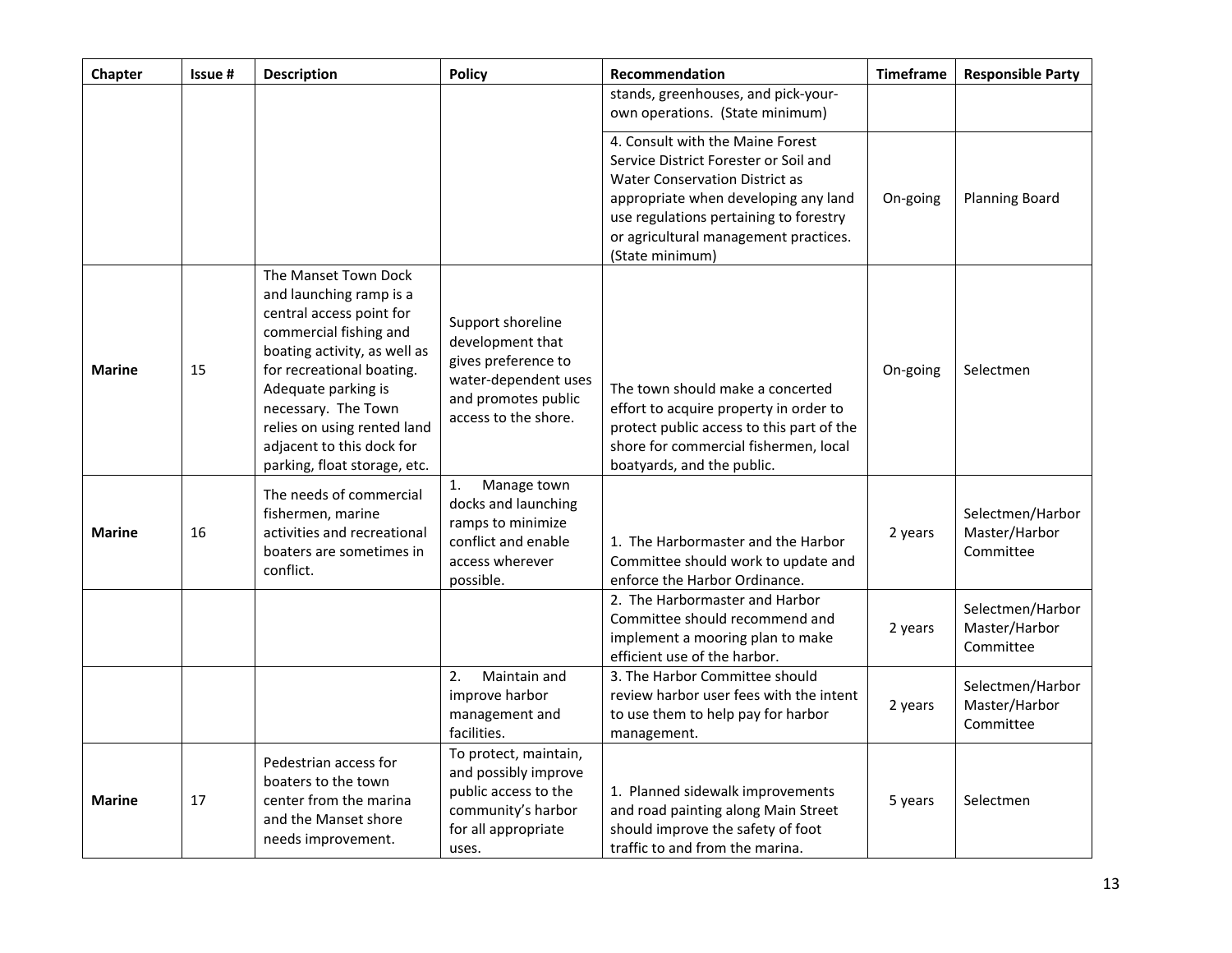| <b>Chapter</b> | Issue # | <b>Description</b>                                                                                                                         | <b>Policy</b>                                                                                                              | Recommendation                                                                                                                                                                                                                          | <b>Timeframe</b> | <b>Responsible Party</b>                               |
|----------------|---------|--------------------------------------------------------------------------------------------------------------------------------------------|----------------------------------------------------------------------------------------------------------------------------|-----------------------------------------------------------------------------------------------------------------------------------------------------------------------------------------------------------------------------------------|------------------|--------------------------------------------------------|
|                |         |                                                                                                                                            |                                                                                                                            | 2. The Town should investigate<br>opportunities for alternative<br>transportation for visitors who arrive<br>by boat, especially from the Manset<br>shore and the Lower Town Dock.                                                      | 5 years          | Selectmen                                              |
| <b>Marine</b>  | 18      | Boat transport through<br>the town center and to<br>the Manset ramp can be<br>problematic, especially<br>during the busy summer<br>season. | Foster the water-<br>dependent marine<br>industries as one type<br>of economic activity<br>desired by town<br>residents.   | 1. As electric and communications<br>wiring need upgrading or replacement<br>on Mansell Lane, run lines on both side<br>of the street or underground to<br>eliminate cross-overs and facilitate<br>boat transport.                      | 2 years          | Selectmen/Public<br>Works                              |
|                |         |                                                                                                                                            |                                                                                                                            | 2. Expand access to the Lower Town<br>Dock launching ramp and pier by<br>adjusting parking in the immediate<br>area.                                                                                                                    | 2 years          | Selectmen/Public<br>Works                              |
| <b>Marine</b>  | 19      | The extent of land-based<br>run-off pollution of<br>coastal waters, if any, is<br>unknown.                                                 | Manage our<br>1.<br>coastal waters to<br>preserve and improve<br>the ecological health<br>of the fisheries in our<br>area. | 1. Continue to improve storm water<br>management to further reduce<br>infiltration into the municipal sewer<br>system.                                                                                                                  | On-going         | Selectmen/Sewer<br>Dept/<br>Conservation<br>Commission |
|                |         |                                                                                                                                            |                                                                                                                            | 2. The Town should work with local<br>schools, COA, and ANP, as well as local<br>residents and businesses, to test for<br>specific pollutants, identify sources,<br>and inform residents and businesses<br>how to reduce any pollution. | On-going         | Selectmen/Sewer<br>Dept/<br>Conservation<br>Commission |
|                |         |                                                                                                                                            |                                                                                                                            | 3. Inform local marine businesses<br>about and encourage them to<br>participate in clean marina/boatyard<br>programs.                                                                                                                   | On-going         | Selectmen/Sewer<br>Dept/<br>Conservation<br>Commission |
|                |         |                                                                                                                                            |                                                                                                                            | 4. Make information about pump-out<br>facilities for boats in the harbor readily<br>available to local residents and visiting<br>boaters.                                                                                               | On-going         | Selectmen/Sewer<br>Dept/<br>Conservation<br>Commission |
|                |         |                                                                                                                                            | Protect and,<br>2.<br>where warranted,<br>improve marine<br>habitat and water<br>quality.                                  | 5. Better educate residents and<br>businesses about hazardous household<br>and garden chemicals to reduce use<br>and improve proper disposal.                                                                                           | On-going         | Selectmen/Sewer<br>Dept/<br>Conservation<br>Commission |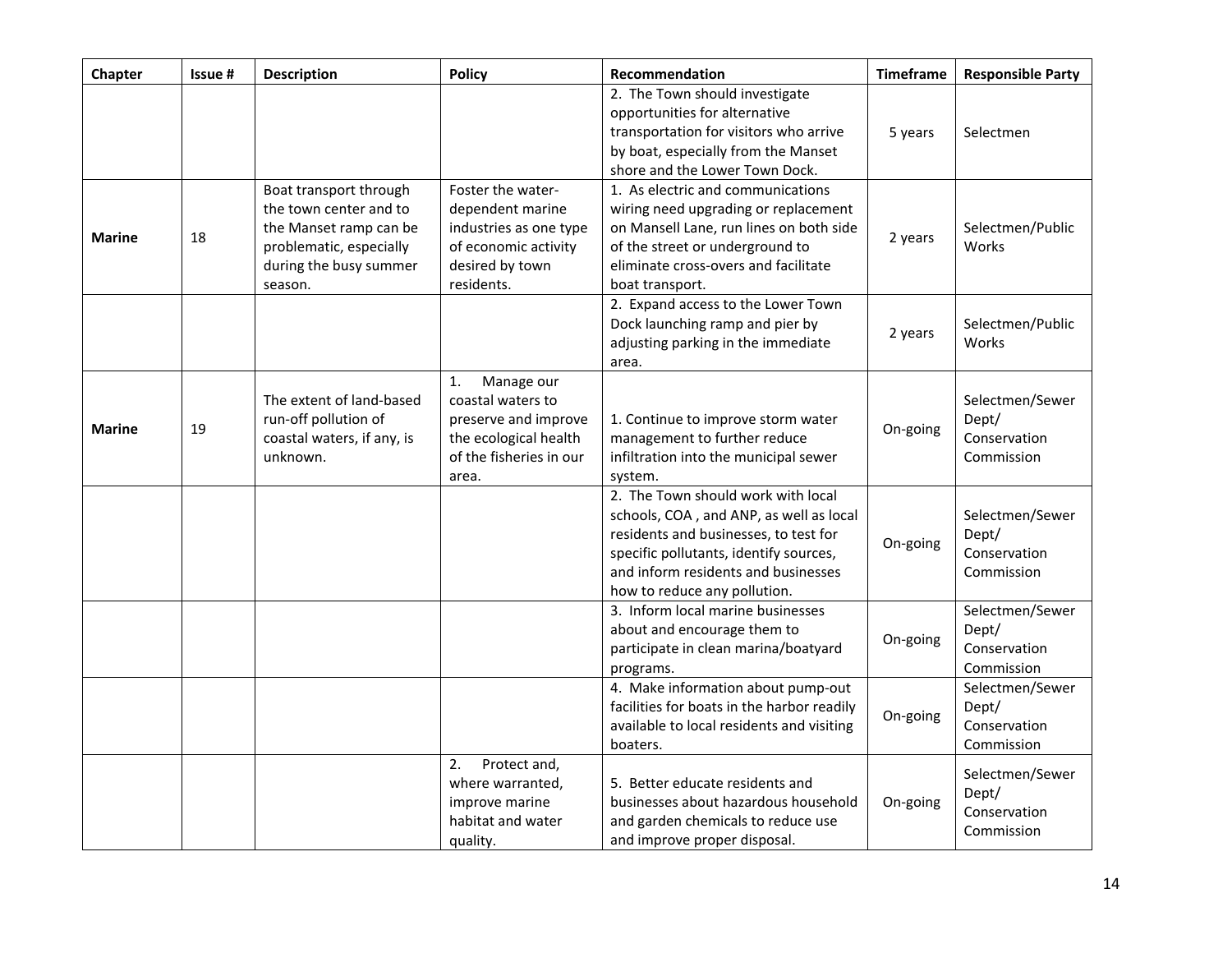| Chapter           | Issue # | <b>Description</b>                                                                                                                                                                                                                                                                                                                               | <b>Policy</b>                                                                                                                                      | Recommendation                                                                                                                                                                                                             | <b>Timeframe</b> | <b>Responsible Party</b>                                 |
|-------------------|---------|--------------------------------------------------------------------------------------------------------------------------------------------------------------------------------------------------------------------------------------------------------------------------------------------------------------------------------------------------|----------------------------------------------------------------------------------------------------------------------------------------------------|----------------------------------------------------------------------------------------------------------------------------------------------------------------------------------------------------------------------------|------------------|----------------------------------------------------------|
|                   |         |                                                                                                                                                                                                                                                                                                                                                  |                                                                                                                                                    | 6. Work with local residents and<br>businesses, the DEP and the DMR to<br>determine what actions, if any, would<br>improve local fishery habitats, and<br>identify and work to eliminate sources<br>of pollution.          | On-going         | Selectmen/Sewer<br>Dept/<br>Conservation<br>Commission   |
|                   |         |                                                                                                                                                                                                                                                                                                                                                  |                                                                                                                                                    | 7. Conduct a survey of Norwood Cove<br>to detect sources of pollution. Inspect<br>septic systems there and require that<br>they meet the code. Work with<br>property owners to mitigate sources of<br>non-point pollution. | On-going         | Selectmen/Sewer<br>Dept/<br>Conservation<br>Commission   |
| <b>Recreation</b> | 20      | Residents have repeatedly<br>identified the need for<br>bicycle ways, particularly<br>along State Route 102<br>between Seal Cove Rd.,<br>through the middle of<br>town, south to Manset<br>Corner and continuing<br>south to Tremont as well<br>as along the entire length<br>of Route 102A from the<br>Manset Corner to the Park<br>in Seawall. | Work with the State to<br>develop bicycle ways<br>along State Routes<br>102 and 102A.                                                              | 1. Review the MDI Tomorrow Bikeway<br>Plan and update its findings and<br>recommendations.                                                                                                                                 | 2 years          | Selectmen/Town<br>Manager/Public<br>Works                |
|                   |         |                                                                                                                                                                                                                                                                                                                                                  |                                                                                                                                                    | 2. Add the development of bicycle<br>ways along Routes 102 and 102A to<br>the State's development plans and<br>work to see them implemented along<br>with upcoming road maintenance and<br>upgrades.                       | 2 years          | Selectmen/Town<br>Manager/Public<br>Works                |
|                   |         |                                                                                                                                                                                                                                                                                                                                                  |                                                                                                                                                    | 3. Coordinate with MDOT to leverage<br>State funds and construction plans that<br>complement bicycle way construction.                                                                                                     | 2 years          | Selectmen/Town<br>Manager/Public<br>Works                |
| <b>Recreation</b> | 21      | Green spaces in and<br>around the center of town<br>contribute to an attractive<br>appearance and enhance<br>the quality of life<br>appreciated by so many of<br>Southwest Harbor's                                                                                                                                                              | Support the<br>maintenance of and<br>access to green spaces<br>in and around the<br>center of town and<br>the Conservation<br>Commission's efforts | 1. The Public Works Department<br>should continue to cooperate with and<br>support volunteer efforts to maintain<br>and preserve green spaces and tree<br>planting in the town center where<br>appropriate.                | On-going         | Selectmen/Public<br>Works/<br>Conservation<br>Commission |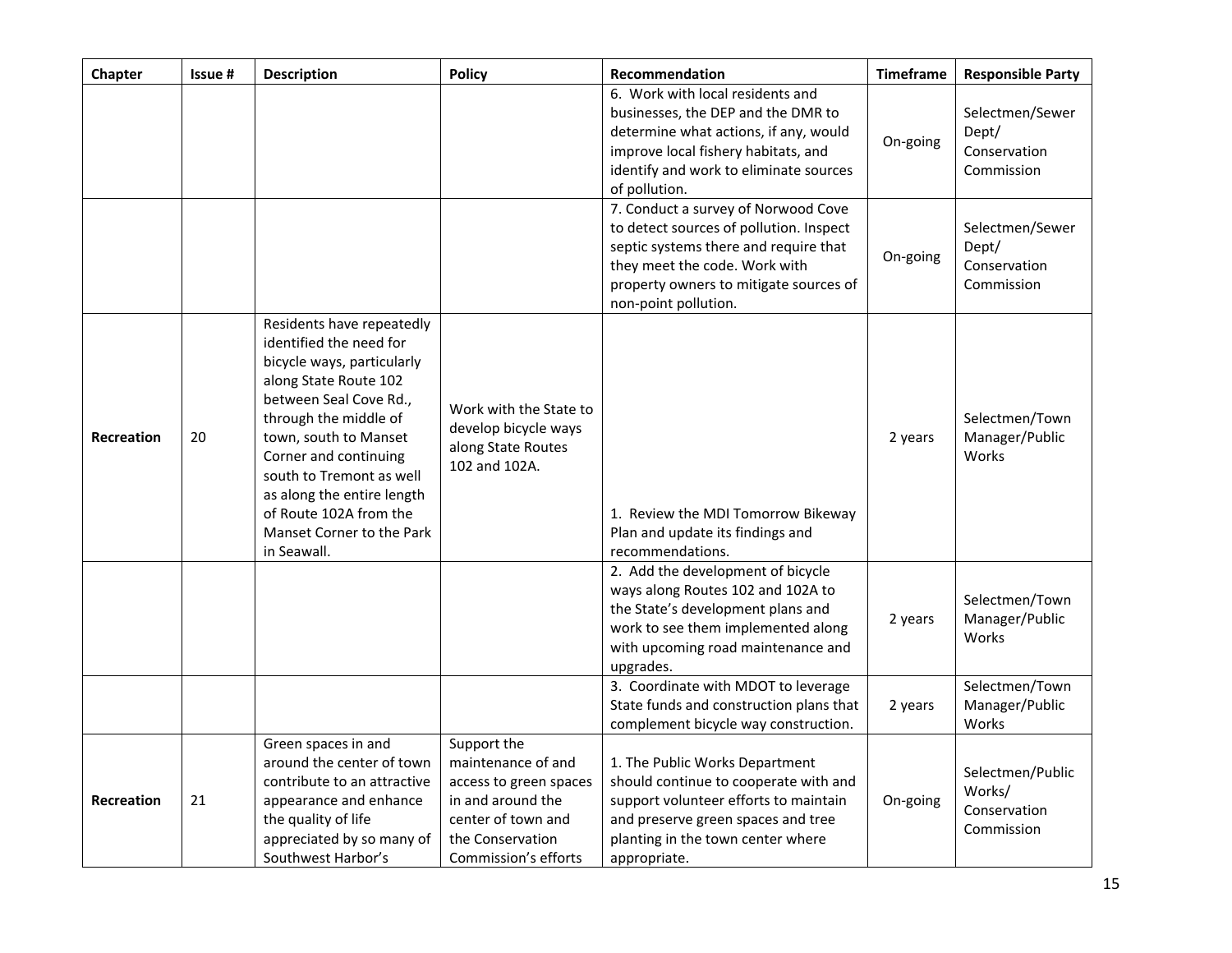| Chapter                            | Issue# | <b>Description</b>                                                                                                                                                      | <b>Policy</b>                                                                                                                                         | Recommendation                                                                                                                                                             | <b>Timeframe</b> | <b>Responsible Party</b>                                       |
|------------------------------------|--------|-------------------------------------------------------------------------------------------------------------------------------------------------------------------------|-------------------------------------------------------------------------------------------------------------------------------------------------------|----------------------------------------------------------------------------------------------------------------------------------------------------------------------------|------------------|----------------------------------------------------------------|
|                                    |        | residents and visitors.                                                                                                                                                 | to preserve healthy<br>trees in the town<br>center.                                                                                                   |                                                                                                                                                                            |                  |                                                                |
|                                    |        |                                                                                                                                                                         |                                                                                                                                                       | 2. Adequately fund the Town's Tree<br>Fund.                                                                                                                                | On-going         | Selectmen/Public<br>Works/Conservati<br>on Commission          |
| <b>Recreation</b>                  | 22     | The only freshwater<br>boating access within<br>Southwest Harbor is<br>located at the southern<br>end of Long Pond, which is<br>also the town's public<br>water supply. | Continue to maintain<br>public access to Long<br>Pond, our only major<br>water body, for<br>boating and fishing,<br>and to Echo Lake for<br>swimming. | 1. Maintain parking and boat launch<br>access.                                                                                                                             | On-going         | Selectmen/Water<br>Dept/Police Dept                            |
|                                    |        |                                                                                                                                                                         |                                                                                                                                                       | 2. Post notices regarding prohibited<br>water uses, particularly around the<br>pumping station and enforce<br>compliance.                                                  | On-going         | Selectmen/Water<br>Dept/Police Dept                            |
|                                    |        |                                                                                                                                                                         |                                                                                                                                                       | 3. Cooperate with the Park to<br>maintain water access.                                                                                                                    | On-going         | Selectmen/Water<br>Dept/Police Dept                            |
|                                    |        |                                                                                                                                                                         |                                                                                                                                                       | 4. Work with Acadia NP as needed to<br>maintain foot and bicycle access to the<br>Echo Lake swimming area (via Lurvey<br>Spring Road) as well as by car from<br>Route 102. | On-going         | Selectmen/Water<br>Dept/Police Dept                            |
| <b>Recreation</b>                  | 23     | Ocean access is<br>increasingly a recreational<br>priority as well as a<br>priority for commercial<br>fishermen.                                                        | Enhance access to the<br>ocean for all users.                                                                                                         | 1. Acquire land adjacent to the Manset<br>Town Dock to improve ocean access.                                                                                               | 2 years          | Selectmen/Harbor<br>Master/Harbor<br>Committee/Public<br>Works |
|                                    |        |                                                                                                                                                                         |                                                                                                                                                       | 2. Consider making launching space<br>suitable for smaller boats such as<br>kayaks to relieve traffic at the larger<br>launch site.                                        | 2 years          | Selectmen/Harbor<br>Master/Harbor<br>Committee/Public<br>Works |
|                                    |        |                                                                                                                                                                         |                                                                                                                                                       | 3. Expand parking for vehicles and<br>trailers (can be off-site).                                                                                                          | 2 years          | Selectmen/Harbor<br>Master/Harbor<br>Committee/Public<br>Works |
| <b>Public</b><br><b>Facilities</b> | 24     | Continuing improvements<br>in water quality standards<br>may require water                                                                                              | Stay informed of<br>changing water quality<br>standards and plan for                                                                                  | 1. Monitor changing EPA and DEP<br>regulations. Maintain ongoing<br>relationships with Maine Rural Water                                                                   | On-going         | Water/Sewer<br>Boards/Town<br>Manager/Water                    |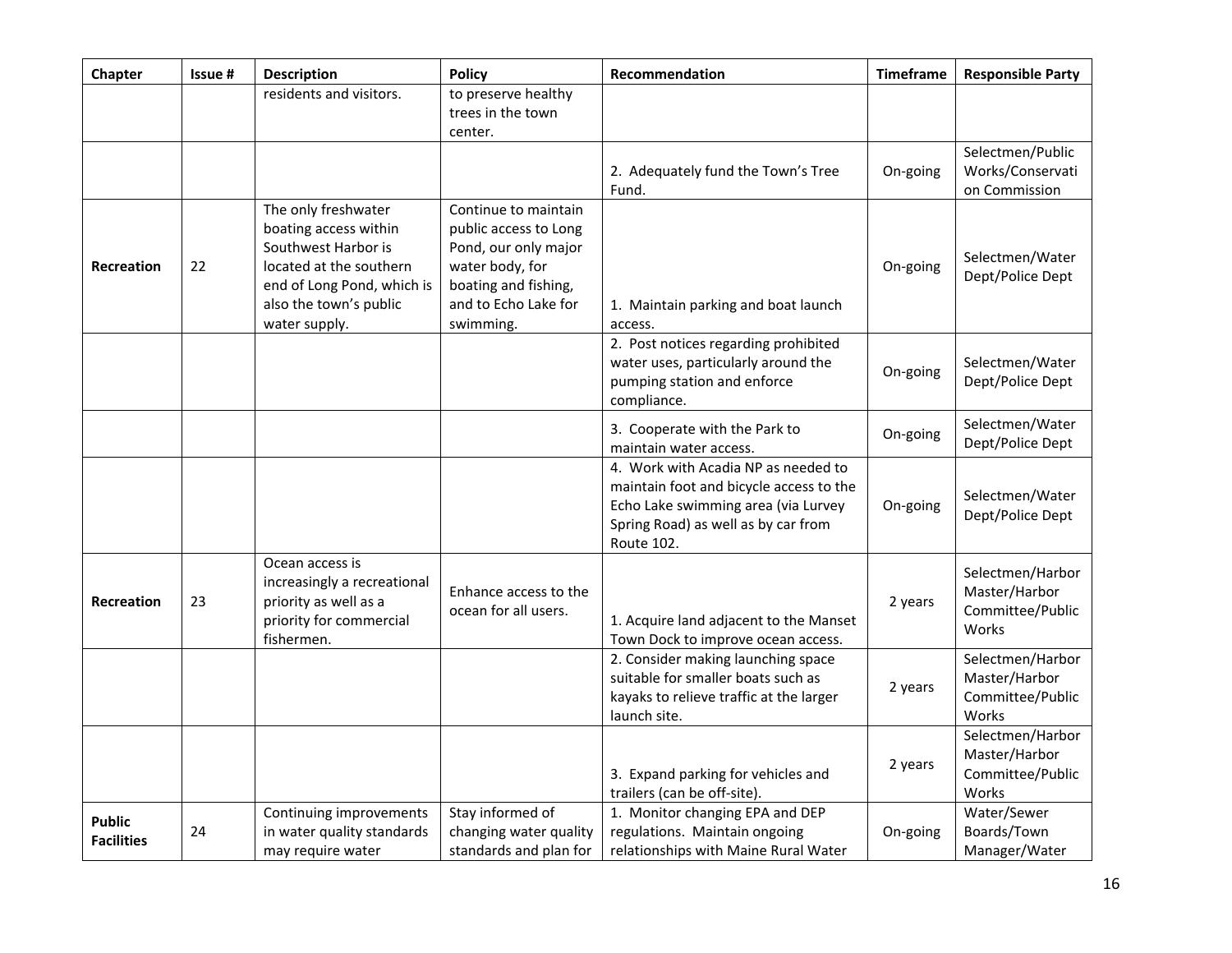| Chapter                            | Issue # | <b>Description</b>                                                                                                        | <b>Policy</b>                                                                                                                                   | Recommendation                                                                                                                                                           | Timeframe           | <b>Responsible Party</b>                              |
|------------------------------------|---------|---------------------------------------------------------------------------------------------------------------------------|-------------------------------------------------------------------------------------------------------------------------------------------------|--------------------------------------------------------------------------------------------------------------------------------------------------------------------------|---------------------|-------------------------------------------------------|
|                                    |         | filtration plant upgrades<br>and modernization of<br>practices.                                                           | upgrades and<br>changing practices as<br>needed.                                                                                                | and with water engineers to stay<br>ahead of changing water standards<br>and water delivery technologies and<br>best practices.                                          |                     | Dept                                                  |
|                                    |         |                                                                                                                           |                                                                                                                                                 | 2. Pursue public/private and regional<br>partnerships to protect drinking water<br>sources and critical natural resources.                                               | On-going            | Water/Sewer<br>Boards/Town<br>Manager/Water<br>Dept   |
| <b>Public</b><br><b>Facilities</b> | 25      | Water delivery<br>infrastructure is ageing<br>and contributing to<br>inferior water quality in<br>some parts of the Town. | Eliminate water waste<br>and provide safe,<br>clean drinking water<br>to all Water Dept.<br>customers.                                          | 1. Prepare an engineering study and<br>plan to upgrade the water delivery<br>systems, using the study to prioritize<br>the work.                                         | Immediate<br>Action | Water/Sewer<br>Boards/Town<br>Manager/Public<br>Works |
|                                    |         |                                                                                                                           |                                                                                                                                                 | 2. Include roads, sidewalks, storm<br>water run-off drainage, and bikeways<br>in the plan with the intention of<br>making comprehensive upgrades road<br>by road.        | Immediate<br>Action | Water/Sewer<br>Boards/Town<br>Manager/Public<br>Works |
|                                    |         |                                                                                                                           |                                                                                                                                                 | 3. Coordinate with the MDOT when<br>the way is State owned to enlist their<br>support and commitment to the roads<br>for which they are responsible.                     | Immediate<br>Action | Water/Sewer<br>Boards/Town<br>Manager/Public<br>Works |
| <b>Public</b><br><b>Facilities</b> | 26      | The Sewer Treatment<br>Plant is aging and will<br>require future upgrades.                                                | Provide for the long-<br>term needs for sewer<br>treatment.                                                                                     | 1. Eliminate inefficiencies in public and<br>private use through maintenance<br>plans, the elimination of storm water<br>infiltration and water efficiency<br>education. | On-going            | Water/Sewer<br>Boards and<br>Depts/Town<br>Manager    |
|                                    |         |                                                                                                                           |                                                                                                                                                 | 2. Plan to modernize and upgrade<br>sewer treatment with infrastructure<br>improvements and best practices.                                                              | On-going            | Water/Sewer<br>Boards and<br>Depts/Town<br>Manager    |
| <b>Public</b><br><b>Facilities</b> | 27      | Storm water management<br>systems should be<br>inventoried and reviewed.                                                  | Expand storm water<br>management systems<br>to reduce flooding and<br>eliminate storm water<br>infiltration from the<br>sewer filtration plant. | 1. Identify sources of infiltration -<br>private and/or public collector lines<br>and remove.                                                                            | On-going            | Selectmen/Public<br>Works/Planning<br><b>Board</b>    |
|                                    |         |                                                                                                                           |                                                                                                                                                 | 2. Expand culverts and ditches where<br>appropriate.                                                                                                                     | On-going            | Selectmen/Public<br>Works/Planning<br><b>Board</b>    |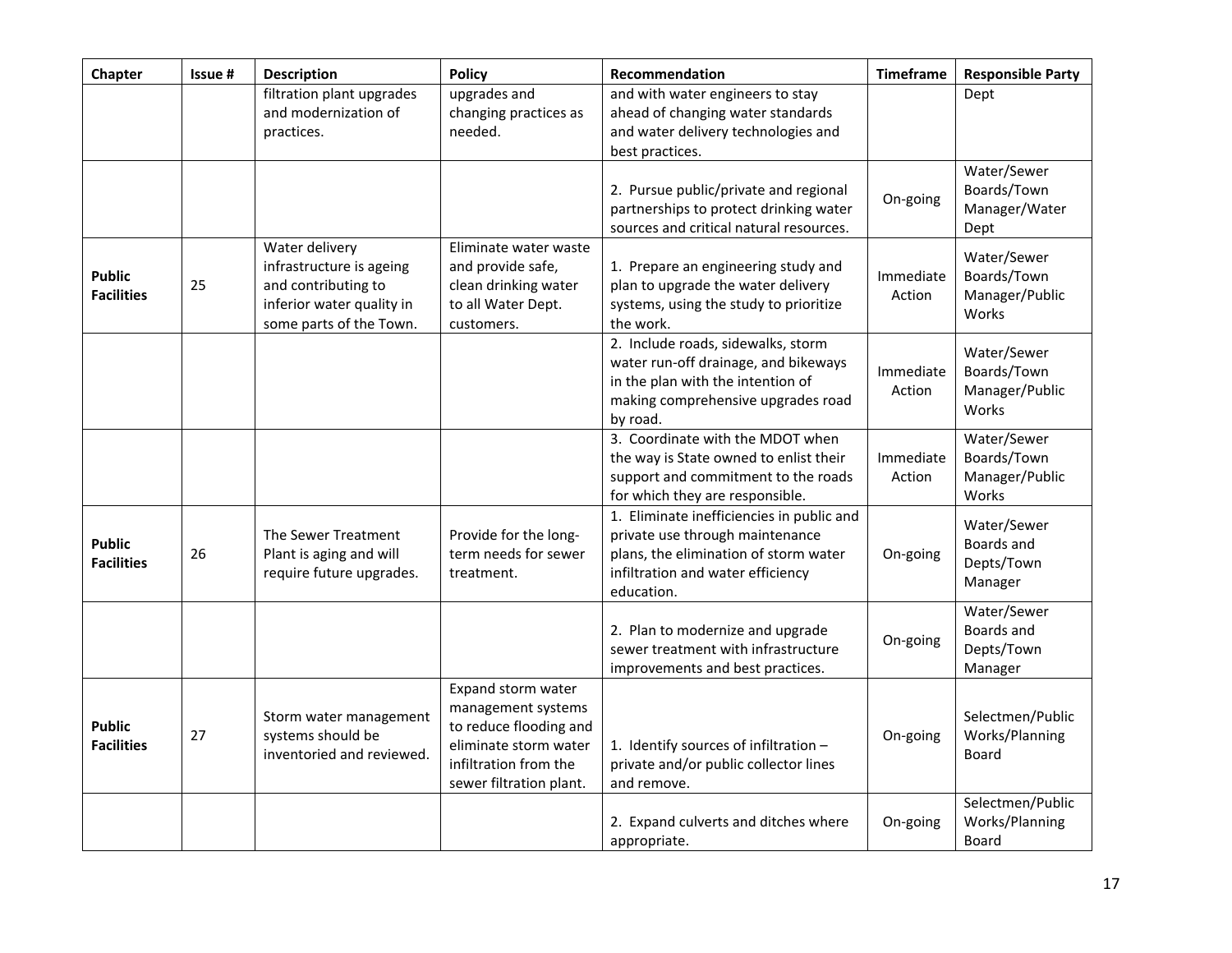| Chapter                            | Issue # | <b>Description</b>                                                                                                                                                                  | <b>Policy</b>                                                                                                                                                                                          | Recommendation                                                                                                                                                                                                                                                                                                                                                                                                                    | <b>Timeframe</b> | <b>Responsible Party</b>                           |
|------------------------------------|---------|-------------------------------------------------------------------------------------------------------------------------------------------------------------------------------------|--------------------------------------------------------------------------------------------------------------------------------------------------------------------------------------------------------|-----------------------------------------------------------------------------------------------------------------------------------------------------------------------------------------------------------------------------------------------------------------------------------------------------------------------------------------------------------------------------------------------------------------------------------|------------------|----------------------------------------------------|
|                                    |         |                                                                                                                                                                                     |                                                                                                                                                                                                        | 3. The Planning Dept. and Planning<br>Board should examine the Land Use<br>and Subdivision Ordinances and offer<br>amendments where needed to protect<br>against incremental expansion of<br>development that could increase storm<br>water runoff.                                                                                                                                                                               | On-going         | Selectmen/Public<br>Works/Planning<br><b>Board</b> |
| <b>Public</b><br><b>Facilities</b> | 28      | Sewer and Water<br>management assistance<br>needed.                                                                                                                                 | Efficiently and<br>effectively oversee<br>Water and Sewer<br>Dept. work.                                                                                                                               | 1. Establish a Water and Sewer Board<br>composed of citizens/users appointed<br>by the Board of Selectmen and holding<br>regular meetings. It will be the W&S<br>Board's responsibility to track changing<br>demands and technologies, to track<br>recurrent and capital expenditures, to<br>review fees and capital funding<br>mechanisms, to review the Water and<br>Sewer Ordinances, and to advise the<br>Board of Selectmen. | 1 year           | Selectmen                                          |
|                                    |         |                                                                                                                                                                                     |                                                                                                                                                                                                        | 2. The Water and Sewer Departments<br>should develop Capital Improvement<br>Plans, make their budgets available as<br>public documents, and hold an annual<br>public budget hearing for each<br>department.                                                                                                                                                                                                                       | On-going         | Water/Sewer<br><b>Boards</b>                       |
| <b>Public</b><br><b>Facilities</b> | 29      | Inadequate public toilet<br>facilities. Improvements<br>are needed for public<br>toilets.                                                                                           | Create and maintain<br>secure, handicapped-<br>accessible public toilet<br>facilities year-round in<br>the center of town.<br>Maintain existing<br>seasonal toilet<br>facilities at the town<br>docks. | Prepare and implement a cost effective<br>plan to create and maintain public<br>toilet facilities near the Village Green<br>for year-round use and improve the<br>maintenance of the existing seasonal<br>toilet facilities at the Town Docks.                                                                                                                                                                                    | 1 year           | Selectmen/Public<br>Works                          |
| <b>Public</b><br><b>Facilities</b> | 30      | More Town Office Space<br>Needed. The Town Office<br>has inadequate work,<br>storage and meeting room<br>space. In addition, the<br>Town needs a fireproof<br>record storage vault. | Develop a plan to<br>provide adequate<br>space for<br>administrative<br>functions, public<br>meetings, and records<br>storage, and make the<br>space handicapped                                       | 1. Consider remote meeting room<br>space and expand into current meeting<br>room for other functions. Consider<br>vertical expansion. Locate a vault.<br>Consider an addition.                                                                                                                                                                                                                                                    | 2 years          | Selectmen/Town<br>Manager                          |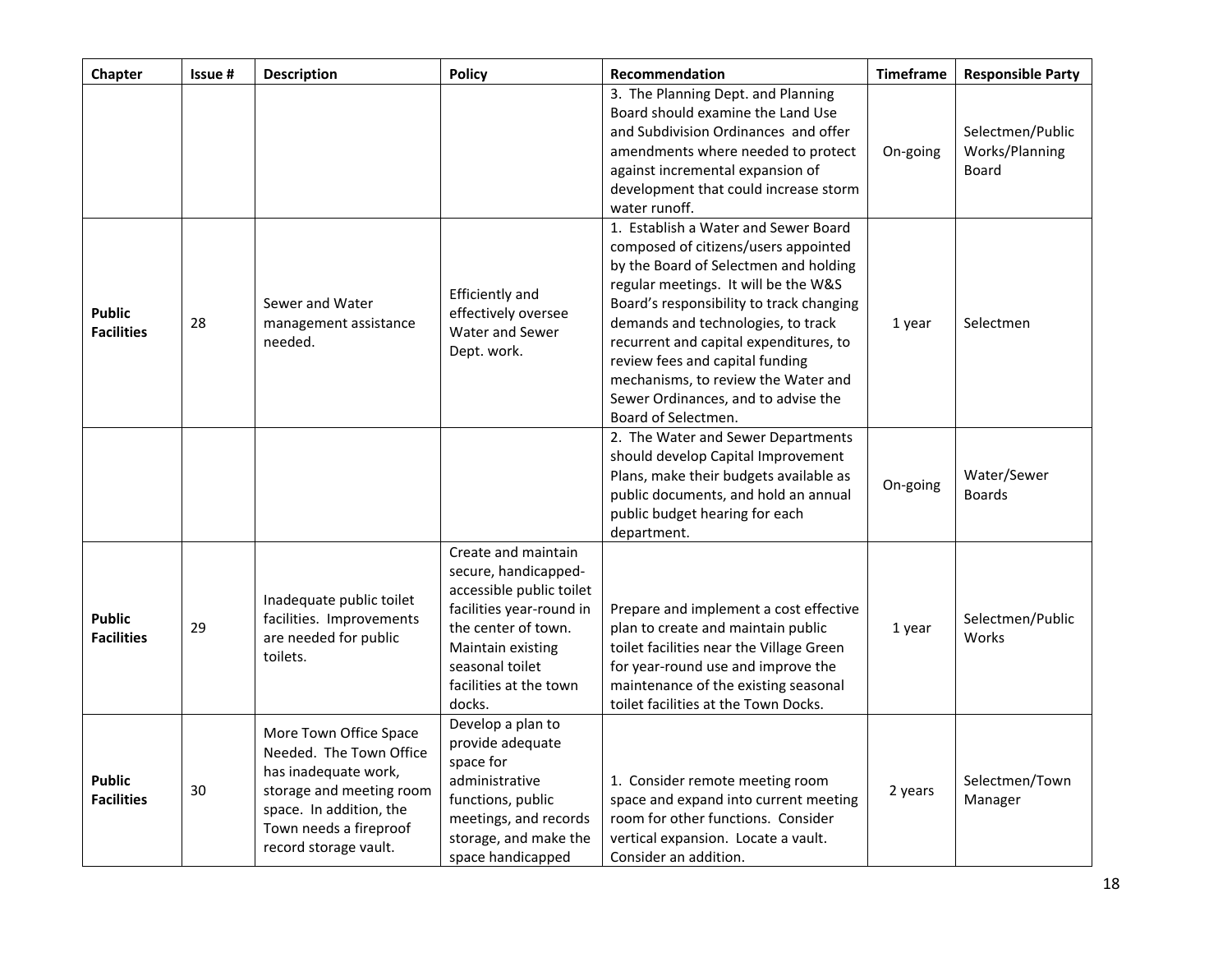| Chapter                            | Issue# | <b>Description</b>                                                                 | <b>Policy</b>                                                                                                 | Recommendation                                                                                                                                                             | <b>Timeframe</b> | <b>Responsible Party</b>                                           |
|------------------------------------|--------|------------------------------------------------------------------------------------|---------------------------------------------------------------------------------------------------------------|----------------------------------------------------------------------------------------------------------------------------------------------------------------------------|------------------|--------------------------------------------------------------------|
|                                    |        |                                                                                    | accessible.                                                                                                   |                                                                                                                                                                            |                  |                                                                    |
|                                    |        |                                                                                    |                                                                                                               | 2. Reduce administrative functions by<br>moving to more online services.<br>Consider contracting for some<br>administrative functions with Tremont.                        | 2 years          | Selectmen/Town<br>Manager                                          |
|                                    |        |                                                                                    |                                                                                                               | 3. Expand electronic records keeping<br>and reduce hardcopy records keeping<br>where possible.                                                                             | 2 years          | Selectmen/Town<br>Manager                                          |
| <b>Public</b><br><b>Facilities</b> | 31     | Funding for public<br>education is a substantial<br>cost for SWH taxpayers         | Reduce and control<br>the costs of education<br>while maintaining a<br>high quality of<br>education services. | 1. Continue to explore ways of<br>consolidating elementary education<br>services with Tremont and/or other<br>neighboring communities.                                     | On-going         | <b>School Board</b>                                                |
|                                    |        |                                                                                    |                                                                                                               | 2. Explore ways to reduce the school's<br>fixed costs by combining education<br>functions into a smaller space and<br>freeing a portion of the building for<br>other uses. | On-going         | <b>School Board</b>                                                |
|                                    |        |                                                                                    |                                                                                                               | 3. Examine other education models,<br>such as combined classroom models to<br>deliver education more efficiently.                                                          | On-going         | <b>School Board</b>                                                |
| <b>Public</b><br><b>Facilities</b> | 32     | Our local dispatch service<br>is expensive compared<br>with regional alternatives. | Meet dispatch service<br>needs efficiently.                                                                   | Continue to look for the most cost<br>efficient ways to effectively deliver<br>Dispatch service.                                                                           | On-going         | Selectmen/Police<br>Dept/Town<br>Manager                           |
| <b>Public</b><br><b>Facilities</b> | 33     | Solid waste disposal is the<br>Town's single biggest<br>contract                   | Meet solid waste<br>management needs<br>efficiently and cost<br>effectively.                                  | 1. Support the ADD's efforts to<br>develop a regional and cooperative<br>approach to handling solid waste.                                                                 | 3 years          | <b>Waste Prevention</b><br>Committee/Select<br>men/Town<br>Manager |
|                                    |        |                                                                                    |                                                                                                               | 2. Encourage local and regional efforts<br>to reduce solid waste though<br>education and recycling.                                                                        | 3 years          | <b>Waste Prevention</b><br>Committee/Select<br>men/Town<br>Manager |
|                                    |        |                                                                                    |                                                                                                               | 3. Start and publicize a community<br>wide composting program.                                                                                                             | 3 years          | <b>Waste Prevention</b><br>Committee/Select<br>men/Town<br>Manager |
|                                    |        |                                                                                    |                                                                                                               | 4. Pursue competitive contracts with<br>existing solid waste disposal providers.                                                                                           | 3 years          | <b>Waste Prevention</b><br>Committoo/Coloct                        |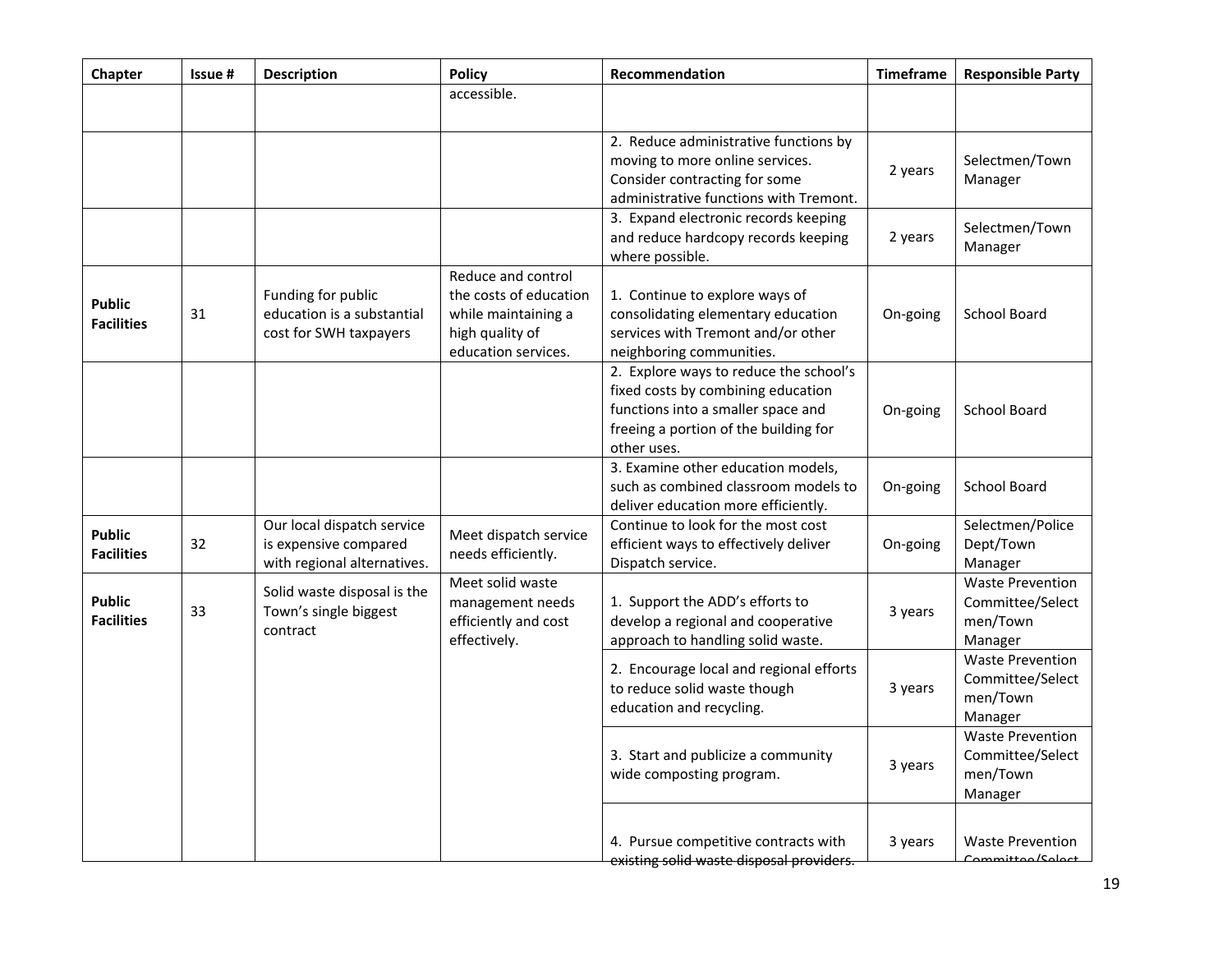| Chapter             | Issue # | Description                                                                                                                                                                  | <b>Policy</b>                                                                                                                                                                                 | Recommendation                                                                                                                                                                                                                                                                                    | <b>Timeframe</b> | <b>Responsible Party</b>                                           |
|---------------------|---------|------------------------------------------------------------------------------------------------------------------------------------------------------------------------------|-----------------------------------------------------------------------------------------------------------------------------------------------------------------------------------------------|---------------------------------------------------------------------------------------------------------------------------------------------------------------------------------------------------------------------------------------------------------------------------------------------------|------------------|--------------------------------------------------------------------|
|                     |         |                                                                                                                                                                              |                                                                                                                                                                                               |                                                                                                                                                                                                                                                                                                   |                  | Manager                                                            |
|                     |         |                                                                                                                                                                              |                                                                                                                                                                                               | 5. ADD should explore a program to<br>include expanded recycling, a swap<br>shop, curbside pick up, and a pay per<br>bag program.                                                                                                                                                                 | 3 years          | <b>Waste Prevention</b><br>Committee/Select<br>men/Town<br>Manager |
|                     |         |                                                                                                                                                                              |                                                                                                                                                                                               | 6. Investigate banning polystyrene<br>containers for take-out food.                                                                                                                                                                                                                               | 3 years          | <b>Waste Prevention</b><br>Committee/Select<br>men/Town<br>Manager |
|                     |         |                                                                                                                                                                              |                                                                                                                                                                                               | 7. Provide better publicity for<br>hazardous waste and universal waste<br>disposal dates and locations.                                                                                                                                                                                           | 3 years          | <b>Waste Prevention</b><br>Committee/Select<br>men/Town<br>Manager |
| Transport-<br>ation | 34      | SWH may need more<br>public transportation at all<br>times of year both in town<br>and between towns to<br>relieve seasonal<br>congestion and for those<br>who cannot drive. | 1. Meet the diverse<br>needs of residents<br>(including elders),<br>workers, and visitors<br>by providing safe,<br>efficient, and<br>adequate local and<br>regional public<br>transportation. | 1. Work with local employers to<br>determine whether there is a need for<br>year-round bus service for commuters<br>from off-island and between<br>Southwest Harbor (or the western side<br>of MDI) and Bar Harbor.                                                                               | On-going         | Selectmen/Town<br>Manager/Public<br>Works                          |
|                     |         |                                                                                                                                                                              |                                                                                                                                                                                               | 2. Work with the Island Explorer to<br>create scheduling that works so<br>residents actually use the bus, in<br>addition to providing transportation<br>for visitors to the quiet side of MDI and<br>to the Cranberry Isles Ferry.                                                                | On-going         | Selectmen/Town<br>Manager/Public<br>Works                          |
|                     |         |                                                                                                                                                                              |                                                                                                                                                                                               | 3. Continue to provide support<br>through the municipal budget and<br>investigate other cost-sharing<br>possibilities for the Island Explorer,<br>Downeast Transportation, and Island<br>Connections, all of which provide<br>public transportation or the equivalent<br>to the town's residents. | On-going         | Selectmen/Town<br>Manager/Public<br>Works                          |
|                     |         |                                                                                                                                                                              | 2. Continue to<br>explore opportunities<br>to foster or develop<br>public or quasi-public<br>transportation. (1996<br>plan)                                                                   | 4. Move the Island Explorer bus stop<br>to a different in-town location to<br>reduce traffic congestion in the town<br>center.                                                                                                                                                                    | On-going         | Selectmen/Town<br>Manager/Public<br>Works                          |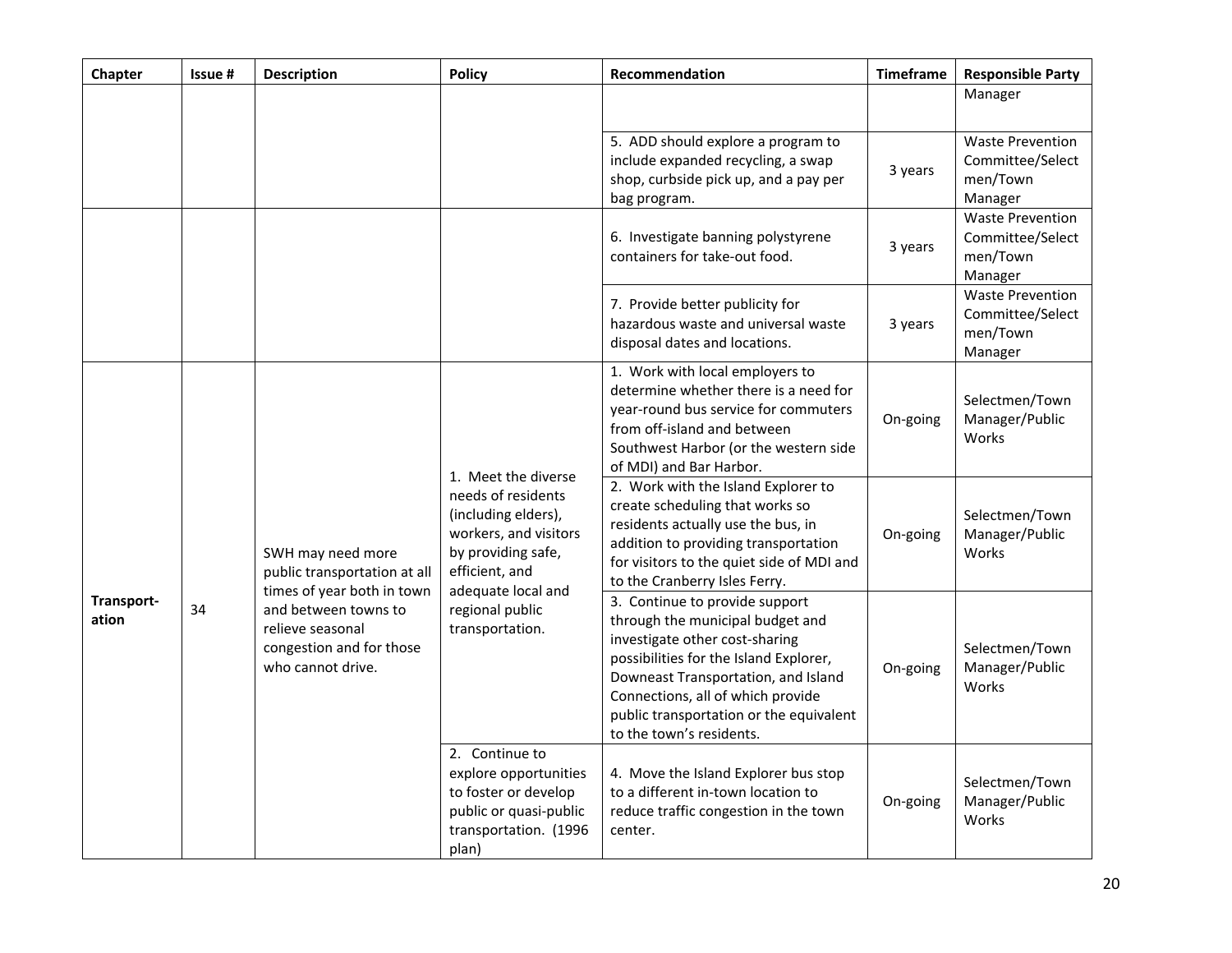| Chapter                   | Issue # | Description                                                                                                                                                                                                                          | <b>Policy</b>                                                                                                                     | Recommendation                                                                                                                                                                                                                                                                                                                         | <b>Timeframe</b> | <b>Responsible Party</b>                  |
|---------------------------|---------|--------------------------------------------------------------------------------------------------------------------------------------------------------------------------------------------------------------------------------------|-----------------------------------------------------------------------------------------------------------------------------------|----------------------------------------------------------------------------------------------------------------------------------------------------------------------------------------------------------------------------------------------------------------------------------------------------------------------------------------|------------------|-------------------------------------------|
|                           |         |                                                                                                                                                                                                                                      |                                                                                                                                   | 5. Continue to participate in regional<br>transportation and land use efforts,<br>and work with the MaineDOT as<br>appropriate to address deficiencies in<br>the system or conflicts between local,<br>regional and state priorities for the<br>local transportation system. (State<br>minimum)                                        | On-going         | Selectmen/Town<br>Manager/Public<br>Works |
| Transport-<br>35<br>ation |         | <b>Bicycling and walking</b><br>should be viable options<br>for SWH residents and<br>visitors. Bicycling in town<br>from the Seal Cove Road<br>to the Manset Corner and<br>along Seawall Road to the<br>ANP campground is<br>unsafe. | Develop an integrated<br>system of bicycle<br>ways.                                                                               | 1. Work more actively with Maine DOT<br>to re-engineer and rebuild Route 102<br>(Main St.) between the center of town<br>and the Manset corner to include a<br>bicycle way. (1996 Plan)                                                                                                                                                | 2 years          | Selectmen/Town<br>Manager/Public<br>Works |
|                           |         |                                                                                                                                                                                                                                      |                                                                                                                                   | 2. Investigate the feasibility of adding<br>bike ways to Route 102 between the<br>Manset Corner and the Hio Road to<br>connect with the ANP campground at<br>Seawall.                                                                                                                                                                  | 2 years          | Selectmen/Town<br>Manager/Public<br>Works |
|                           |         |                                                                                                                                                                                                                                      |                                                                                                                                   | 3. Continue to prioritize transportation<br>investments as part of the capital<br>improvement planning process.                                                                                                                                                                                                                        | 2 years          | Selectmen/Town<br>Manager/Public<br>Works |
| Transport-<br>ation       |         | A safe and effective<br>network of pedestrian<br>ways is needed.                                                                                                                                                                     | Develop a plan for an<br>integrated network of<br>pedestrian ways, and<br>then begin work on<br>obtaining and<br>protecting them. | 1. Work with the Maine DOT (or<br>independently if necessary) to repair<br>the sidewalk from Fernald Point Road<br>to the center of Town and to the<br>Manset Corner.                                                                                                                                                                  | 2 years          | Selectmen/Town<br>Manager/Public<br>Works |
|                           | 36      |                                                                                                                                                                                                                                      |                                                                                                                                   | 2. Continue to identify, and where<br>possible acquire, public rights-of-way<br>for pedestrians in order to link up<br>existing routes which are not along<br>public roads. (1996 plan)                                                                                                                                                | 2 years          | Selectmen/Town<br>Manager/Public<br>Works |
|                           |         |                                                                                                                                                                                                                                      |                                                                                                                                   | 3. Continue to include sidewalk repair<br>and maintenance as an item in the<br>Capital Improvement Plan as well as in<br>the Operating Budget of the town.<br>Consider needs of elderly residents for<br>access to in-town facilities (sidewalk<br>cuts, location of handicapped parking<br>spots) as repair and maintenance<br>occur. | 2 years          | Selectmen/Town<br>Manager/Public<br>Works |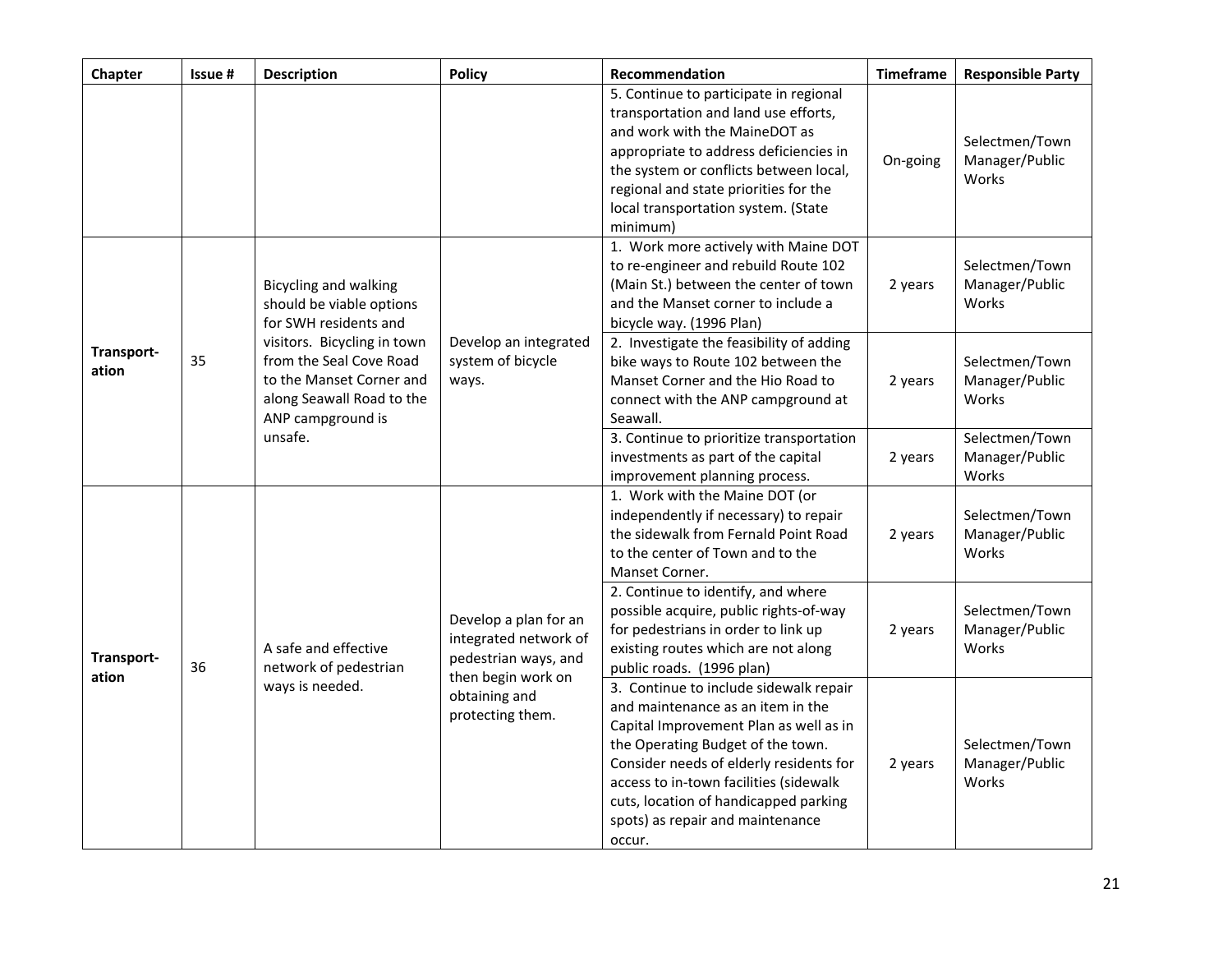| Chapter             | Issue# | <b>Description</b>                                                                                                                                                                                                                                                                                                                                                | <b>Policy</b>                                                                                                           | Recommendation                                                                                                                                                                                                                                                                                                                                                                                          | <b>Timeframe</b> | <b>Responsible Party</b>                                        |
|---------------------|--------|-------------------------------------------------------------------------------------------------------------------------------------------------------------------------------------------------------------------------------------------------------------------------------------------------------------------------------------------------------------------|-------------------------------------------------------------------------------------------------------------------------|---------------------------------------------------------------------------------------------------------------------------------------------------------------------------------------------------------------------------------------------------------------------------------------------------------------------------------------------------------------------------------------------------------|------------------|-----------------------------------------------------------------|
| Transport-<br>ation | 37     | Traffic congestion in the<br>town center is a problem<br>from the beginning of July<br>through mid-October.<br>(1996 plan). It can be<br>difficult for emergency<br>vehicles to get through<br>the town center. The<br>increase in land-locked<br>boatyards means that<br>more boats are<br>transported through the<br>center of town for<br>launching in Manset. | The Town should<br>develop appropriate<br>management<br>measures to improve<br>traffic flow through<br>the town center. | 1. The Town should consider installing<br>emergency traffic lights (controlled<br>from the fire station) at the exit from<br>the fire station and at the intersection<br>of Clark Point Road and Main Street.<br>(modified from 1996 plan)                                                                                                                                                              | 2 years          | Selectmen/Police<br>Dept/Public<br>Works/Chamber<br>of Commerce |
|                     |        |                                                                                                                                                                                                                                                                                                                                                                   |                                                                                                                         | 2. The Board of Selectmen should<br>work with the Chamber of Commerce<br>and the foot patrol officer to educate<br>pedestrians and to restrict foot traffic<br>to marked pedestrian crossings,<br>especially during the summer season.                                                                                                                                                                  | 2 years          | Selectmen/Police<br>Dept/Public<br>Works/Chamber<br>of Commerce |
|                     |        |                                                                                                                                                                                                                                                                                                                                                                   |                                                                                                                         | 3. The Board of Selectmen should<br>study public and private parking in the<br>area from Community Lane to the<br>Village Green and consider the<br>possibility of a public-private<br>partnership to increase parking<br>efficiency in this area, especially in the<br>summer.                                                                                                                         | 2 years          | Selectmen/Police<br>Dept/Public<br>Works/Chamber<br>of Commerce |
|                     |        |                                                                                                                                                                                                                                                                                                                                                                   |                                                                                                                         | 4. The long-term parking area above<br>the Town Office should be more clearly<br>marked, and employees of businesses<br>in the center of town should be<br>encouraged to park there.                                                                                                                                                                                                                    | 2 years          | Selectmen/Police<br>Dept/Public<br>Works/Chamber<br>of Commerce |
| Transport-<br>ation | 38     | All roads built in the last<br>12 years (to service new<br>subdivisions) have been<br>private roads that do not<br>necessarily meet<br>standards for town roads.                                                                                                                                                                                                  | All private roads shall<br>meet minimal design<br>standards and have a<br>long term<br>maintenance plan.                | Planning Board to examine and revise<br>LUO as needed to ensure proper<br>private road standards and<br>management. Amend ordinance<br>standards for subdivisions and for<br>public and private roads as appropriate<br>to foster transportation-efficient<br>growth patterns and provide for future<br>street and transit connections, and as<br>needed to address applicable state<br>laws and rules. | 2 years          | <b>Planning Board</b>                                           |
| Transport-<br>ation | 39     | During storms, the Seal<br>Cove Road floods where<br>Marshall Brook goes<br>under the road through<br>culverts. These culverts                                                                                                                                                                                                                                    | Protect natural<br>resources and critical<br>habitats (this stream<br>flows into Bass Harbor<br>Marsh) and to           | The Town should cooperate with ANP<br>to secure state and/or federal funding<br>to replace these culverts with larger<br>ones that allow fish migration and are<br>adequate to drain the wetland                                                                                                                                                                                                        | 2 years          | Selectmen/Public<br>Works                                       |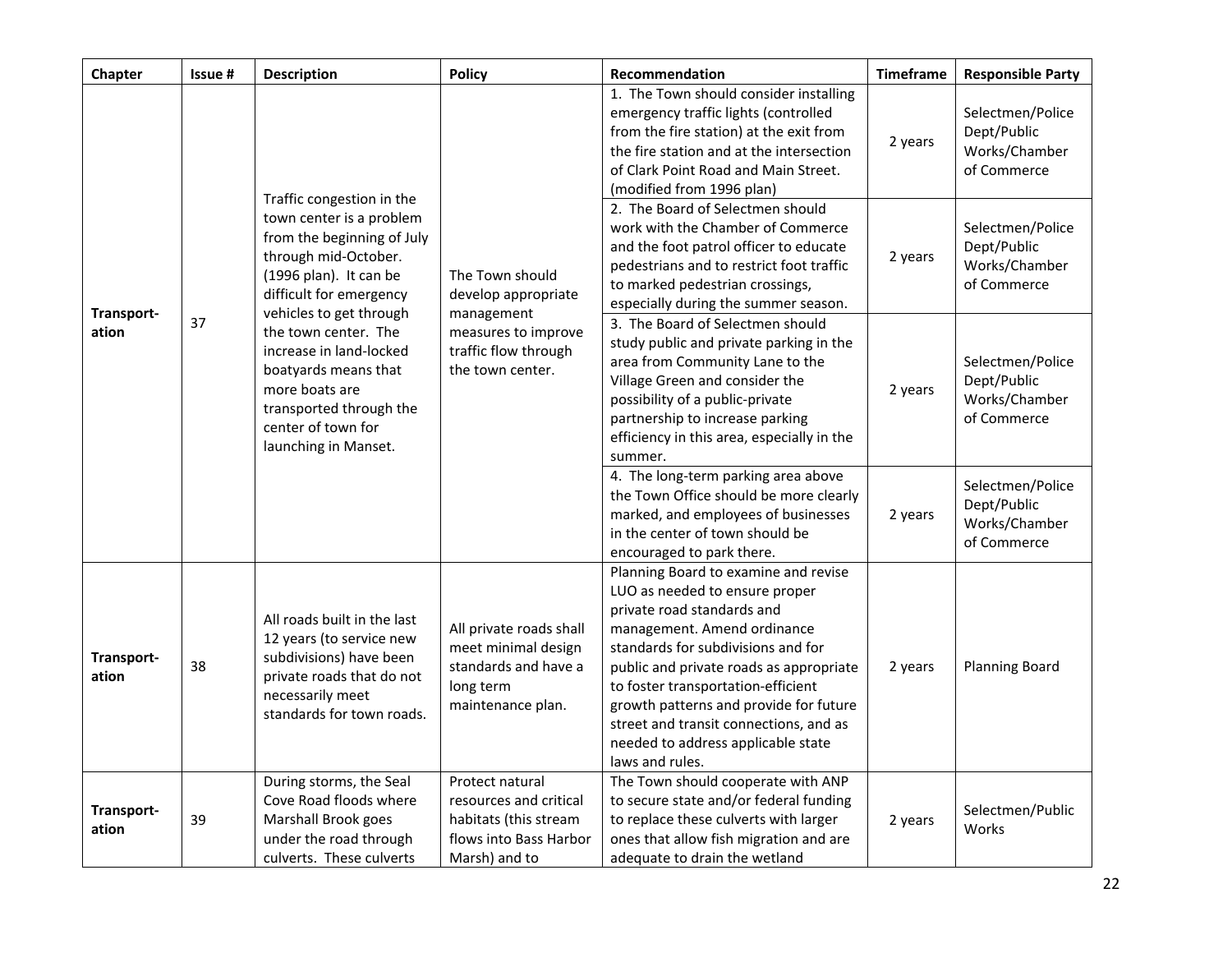| Chapter                   | Issue # | <b>Description</b>                                                                                | <b>Policy</b>                                                                                                   | Recommendation                                                                                                                                                                                                                                                                                              | <b>Timeframe</b> | <b>Responsible Party</b>                  |
|---------------------------|---------|---------------------------------------------------------------------------------------------------|-----------------------------------------------------------------------------------------------------------------|-------------------------------------------------------------------------------------------------------------------------------------------------------------------------------------------------------------------------------------------------------------------------------------------------------------|------------------|-------------------------------------------|
|                           |         | are also inadequate fish<br>ways and hinder fish<br>migration.                                    | enhance road safety.                                                                                            | upstream during storms, and so<br>prevent road flooding.                                                                                                                                                                                                                                                    |                  |                                           |
| Transport-<br>ation       | 40      | There is a shortage of<br>parking space at the<br>Lower Town Dock and at<br>the Manset Town Dock. | Support commercial<br>and public access to<br>the harbor.                                                       | Explore the possibility of satellite<br>parking areas outside the town center<br>with a shuttle (or convenient<br>pedestrian way) into the center and to<br>the Town Docks (and ferries), with<br>adequate short-term<br>loading/unloading areas at the Town<br>docks.                                      | 2 years          | Selectmen/Public<br>Works/Town<br>Manager |
|                           |         | In recent years, capital                                                                          | Finance existing and<br>future facilities and<br>services in a cost<br>effective manner,<br>including exploring | 1. Step up capital investments,<br>particularly in road maintenance,<br>water and sewer delivery systems, and<br>storm water run-off management.                                                                                                                                                            | On-going         | Selectmen/Town<br>Manager/Public<br>Works |
|                           |         |                                                                                                   |                                                                                                                 | 2. Use institutional knowledge and<br>engineering expertise to prioritize<br>project spending.                                                                                                                                                                                                              | On-going         | Selectmen/Town<br>Manager/Public<br>Works |
| <b>Fiscal</b><br>Capacity | 41      | investment spending has<br>not been adequate to<br>maintain the town's                            |                                                                                                                 | 3. Spend with the view to managing<br>long term expenses by considering the<br>longevity of improvements and repairs.                                                                                                                                                                                       | On-going         | Selectmen/Town<br>Manager/Public<br>Works |
|                           |         | infrastructure. This is<br>particularly true in the<br>area of roads, public<br>water and sewer.  | grants available to<br>assist in funding<br>needed capital                                                      | 4. Expand and raise fee collections<br>where appropriate to relieve the<br>burden on property taxes.                                                                                                                                                                                                        | On-going         | Selectmen/Town<br>Manager/Public<br>Works |
|                           |         |                                                                                                   | investments.                                                                                                    | 5. Seek all state and federal grant<br>opportunities available to assist in<br>funding capital improvement projects.<br>And support the comprehensive<br>planning process at the administrative<br>and leadership level to put the town in<br>a more favorable position to qualify for<br>grants and loans. | On-going         | Selectmen/Town<br>Manager/Public<br>Works |
|                           |         |                                                                                                   |                                                                                                                 | 6. Review the Capital Improvement<br>Plan yearly to see whether it continues<br>to reflect the priorities of the voters.                                                                                                                                                                                    | On-going         | Selectmen/Town<br>Manager/Public<br>Works |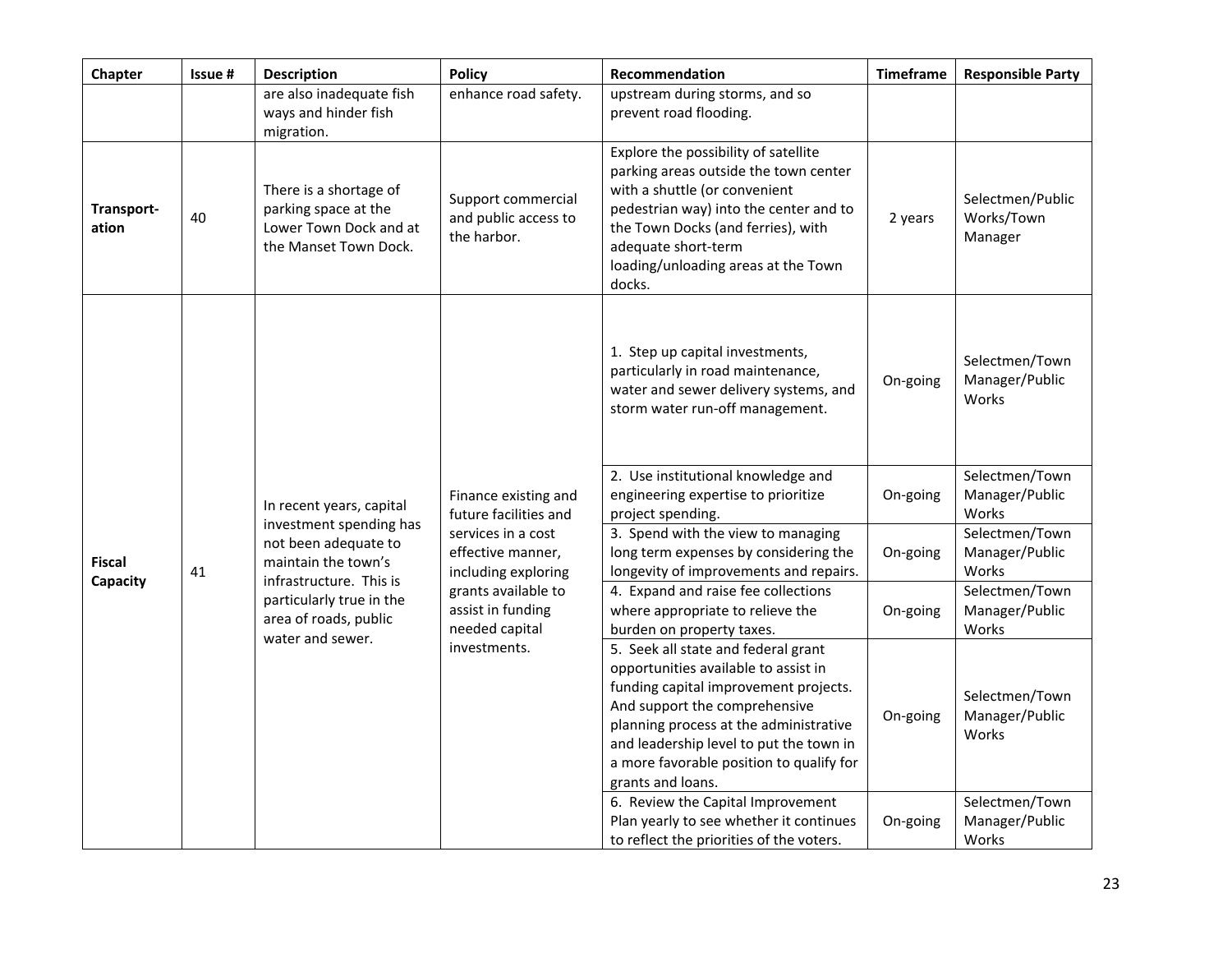| Chapter                                                | Issue # | <b>Description</b>                                                                                                                                                                                                    | <b>Policy</b>                                                                                                                                                                                                              | Recommendation                                                                                                                                                                                                                                          | <b>Timeframe</b> | <b>Responsible Party</b>                  |
|--------------------------------------------------------|---------|-----------------------------------------------------------------------------------------------------------------------------------------------------------------------------------------------------------------------|----------------------------------------------------------------------------------------------------------------------------------------------------------------------------------------------------------------------------|---------------------------------------------------------------------------------------------------------------------------------------------------------------------------------------------------------------------------------------------------------|------------------|-------------------------------------------|
| <b>Fiscal</b>                                          |         | SWH is primarily reliant on<br>residential property taxes                                                                                                                                                             | 1. Target spending on<br>facilities and services<br>that support the<br>town's ageing<br>population.                                                                                                                       | 1. Focus spending on the downtown<br>area with improvements to sidewalks<br>and parking lots.                                                                                                                                                           | On-going         | Selectmen/Town<br>Manager                 |
| Capacity                                               | 42      | to pay for capital<br>improvements and<br>services.                                                                                                                                                                   | 2. Reduce Maine's tax<br>burden by staying<br>within LD 1 spending                                                                                                                                                         | 2. Partner with the State (and<br>Tremont) to repair Route 102.                                                                                                                                                                                         | On-going         | Selectmen/Town<br>Manager                 |
|                                                        |         |                                                                                                                                                                                                                       | limitations. (State<br>minimum)                                                                                                                                                                                            | 3. Pursue property tax relief policies to<br>equalize and relieve the tax burden.                                                                                                                                                                       | On-going         | Selectmen/Town<br>Manager                 |
| <b>Fiscal</b><br>43<br>Capacity                        |         | With a falling and ageing<br>population projected, and<br>the lack of job<br>opportunities, the town<br>does not anticipate the<br>need for expansion of<br>services into undeveloped<br>land.                        | The cost of any<br>subdivision                                                                                                                                                                                             | 1. Examine the cost and burden of<br>added users to roads, water and<br>sewer.                                                                                                                                                                          | On-going         | Selectmen/Town<br>Manager/Public<br>Works |
|                                                        |         |                                                                                                                                                                                                                       | development should<br>be entirely born by<br>the developer/<br>landowners.                                                                                                                                                 | 2. Review and expand fee structures<br>for land development and water and<br>sewer usage.                                                                                                                                                               | On-going         | Selectmen/Town<br>Manager/Public<br>Works |
| <b>Fiscal</b><br>Capacity                              | 44      | Economy of Scale<br>Opportunities. There are<br>opportunities to achieve<br>economies of scale by<br>sharing services with<br>surrounding communities.                                                                | The Town should<br>explore opportunities<br>to share services with<br>neighboring towns to<br>economize on costs.                                                                                                          | Continue to explore cooperative<br>strategies with Tremont and other<br>neighbors to combine facilities and<br>administrative functions in the<br>Elementary Schools, public safety<br>services, Public Works Dept., and<br>public administration.      | On-going         | Selectmen/Town<br>Manager/Staff           |
| <b>Current and</b><br><b>Future Land</b><br><b>Use</b> | $6 - 1$ | The 1996 Plan<br>recommended that the<br>area between the Manset<br>corner and the Manset<br>Town Dock be re-zoned<br>from Harbor to Shoreland<br>Residential to reflect its<br>current (and fully<br>developed) use. | The LUO should<br>support the locations,<br>types, scales, and<br>intensities of land uses<br>the community<br>desires as stated in its<br>Vision while reflecting<br>the realities of<br>modern land use<br>requirements. | 1. Rezone the area between Manset<br>Corner and the Manset Town Dock<br>from Harbor to Shoreland Residential<br>to reflect its current use (1996 Plan).<br>The Planning Board should propose<br>LUO changes with respect to this zone<br>within 1 year. | 1 year           | Planning<br>Board/Selectmen               |
|                                                        |         |                                                                                                                                                                                                                       |                                                                                                                                                                                                                            | 2. Update the Floodplain Management<br>Ordinance as needed.                                                                                                                                                                                             | On-going         | <b>Planning Board</b>                     |
| <b>Current and</b><br><b>Future Land</b><br><b>Use</b> | $6 - 2$ | New types of residential<br>development are changing<br>the traditional character                                                                                                                                     | The LUO should<br>support the locations,<br>types, scales, and                                                                                                                                                             | The Cultivistan and Lond Unio                                                                                                                                                                                                                           | 1 year           | Planning<br>Board/Selectmen               |

1. The Subdivision and Land Use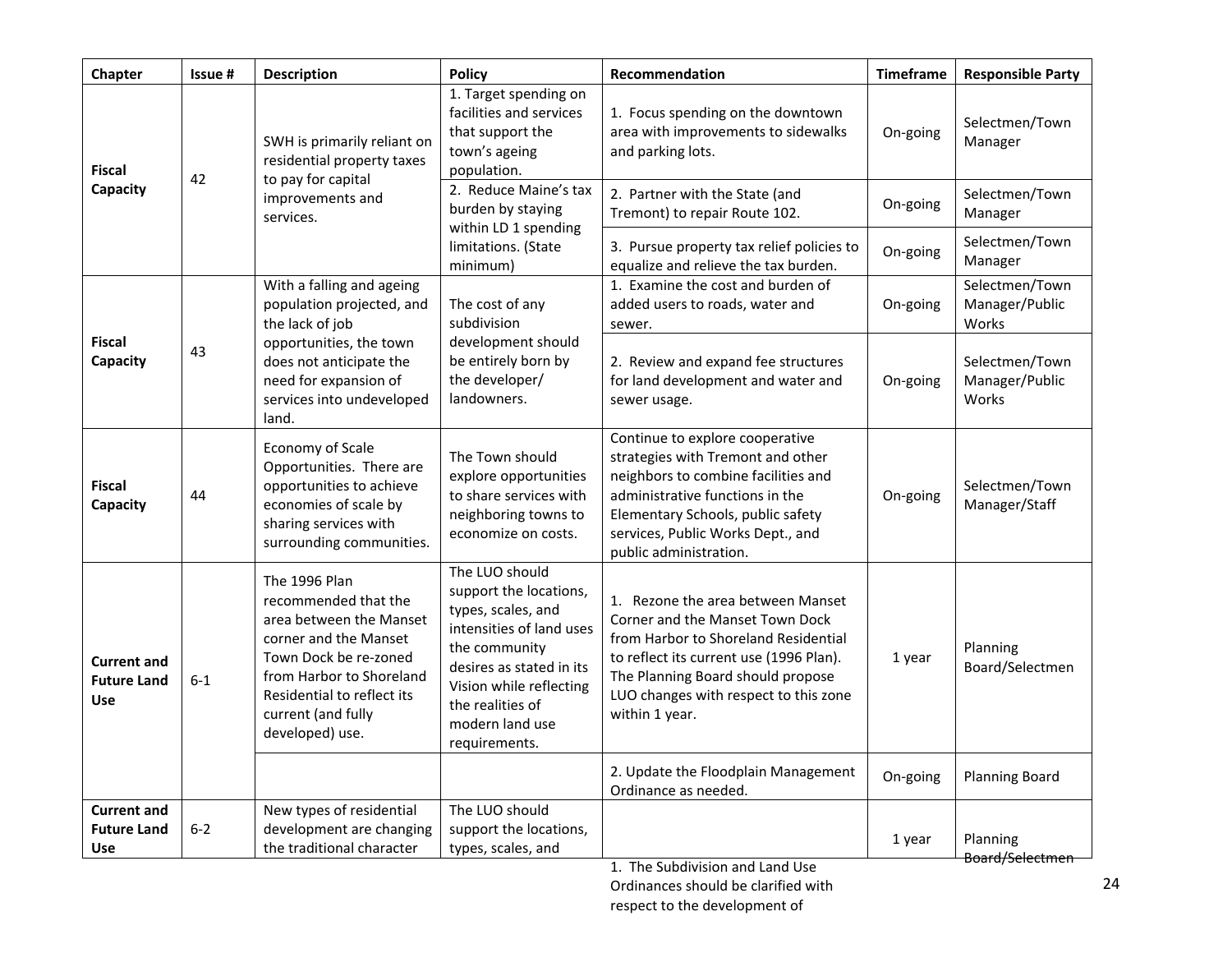| Chapter                                                | Issue # | <b>Description</b>                                                                                                                                                                | <b>Policy</b>                                                                                                                                                                         | Recommendation                                                                                                                                                                                                                                                                                          | <b>Timeframe</b> | <b>Responsible Party</b>                             |
|--------------------------------------------------------|---------|-----------------------------------------------------------------------------------------------------------------------------------------------------------------------------------|---------------------------------------------------------------------------------------------------------------------------------------------------------------------------------------|---------------------------------------------------------------------------------------------------------------------------------------------------------------------------------------------------------------------------------------------------------------------------------------------------------|------------------|------------------------------------------------------|
| <b>Current and</b><br><b>Future Land</b><br><b>Use</b> | $6 - 2$ | and appearance of the<br>Town.                                                                                                                                                    | intensities of land uses<br>the community<br>desires as stated in its<br>Vision while reflecting<br>the realities of<br>modern land use<br>requirements. The<br>purpose of regulation | condominiums where the subdivision<br>owns land (and possibly buildings) in<br>common, in combination with<br>individual ownership of dwelling units.<br>Planning Board to evaluate the Land<br>Use and Subdivision Ordinances.<br>propose changes if needed, and report<br>to Selectmen within 1 year. | 1 year           | Planning<br>Board/Selectmen                          |
|                                                        |         |                                                                                                                                                                                   | should be to control<br>the impact of<br>development.                                                                                                                                 | 2. The Planning Board should develop<br>definitions and standards for<br>condominiums within 1 year.                                                                                                                                                                                                    | 1 year           | Planning<br>Board/Selectmen                          |
| <b>Current and</b>                                     |         | Buffering standards may<br>not be effective<br>particularly in the many                                                                                                           | <b>Buffering standards</b><br>should be made<br>adequate to protect<br>mixed-use zoning and                                                                                           | 1. The Planning Board and<br><b>Conservation Commission should</b><br>undertake a thorough review of the<br>buffering standards and include<br>recommendations and suggestions for<br>how to meet standards within 2 years.                                                                             | 1-2 years        | Planning<br>Board/Conservatio<br>n<br>Commission/CEO |
| <b>Future Land</b><br><b>Use</b>                       | $6-3$   | areas of town where pre-<br>existing development is<br>non-conforming.                                                                                                            | protect the types of<br>land uses the<br>community desires as<br>stated in its Vision.                                                                                                | 2. Augment buffering standards for<br>commercial, industrial, and large<br>residential developments with an<br>emphasis on protecting rural<br>character. The CEO should develop<br>and the Planning Board evaluate<br>proposed standards within 1 year.                                                | 1-2 years        | Planning<br>Board/Conservatio<br>n<br>Commission/CEO |
| <b>Current and</b><br><b>Future Land</b><br><b>Use</b> | $6-4$   | With recent weather<br>events (two 100-year<br>rainstorms within six<br>months) storm water run-<br>off has resulted in erosion,<br>road damage, flooding<br>and property damage. | 1. Coordinate land use<br>strategies (and in this<br>case stormwater<br>management) with<br>planning efforts<br>related to the state<br>highway.                                      | 1. Continue to develop enforceable<br>language for storm water run-off<br>standards for individual residences as<br>well as subdivisions. CEO and Planning<br>Board to develop and evaluate<br>standards, ongoing.                                                                                      | On-going         | Planning<br>Board/CEO                                |
|                                                        |         |                                                                                                                                                                                   | 2. Establish efficient<br>permitting<br>procedures, especially<br>in growth areas.                                                                                                    | 2. Cooperate with the Maine DOT to<br>maintain State Roads 102 and 102A<br>and their ditches, ongoing.                                                                                                                                                                                                  | On-going         | Planning<br>Board/CEO                                |
| <b>Current and</b><br><b>Future Land</b><br><b>Use</b> | $6-5$   | Growth and Rural Area<br>Designation                                                                                                                                              | 1. Support the<br>locations, types scales,<br>and intensities of land<br>uses the community<br>desires as stated in<br>the Vision Statement.                                          | 1. Implement land use<br>recommendations included in this<br>comprehensive plan.                                                                                                                                                                                                                        | As<br>indicated  | Planning<br>Board/CEO/Select<br>men                  |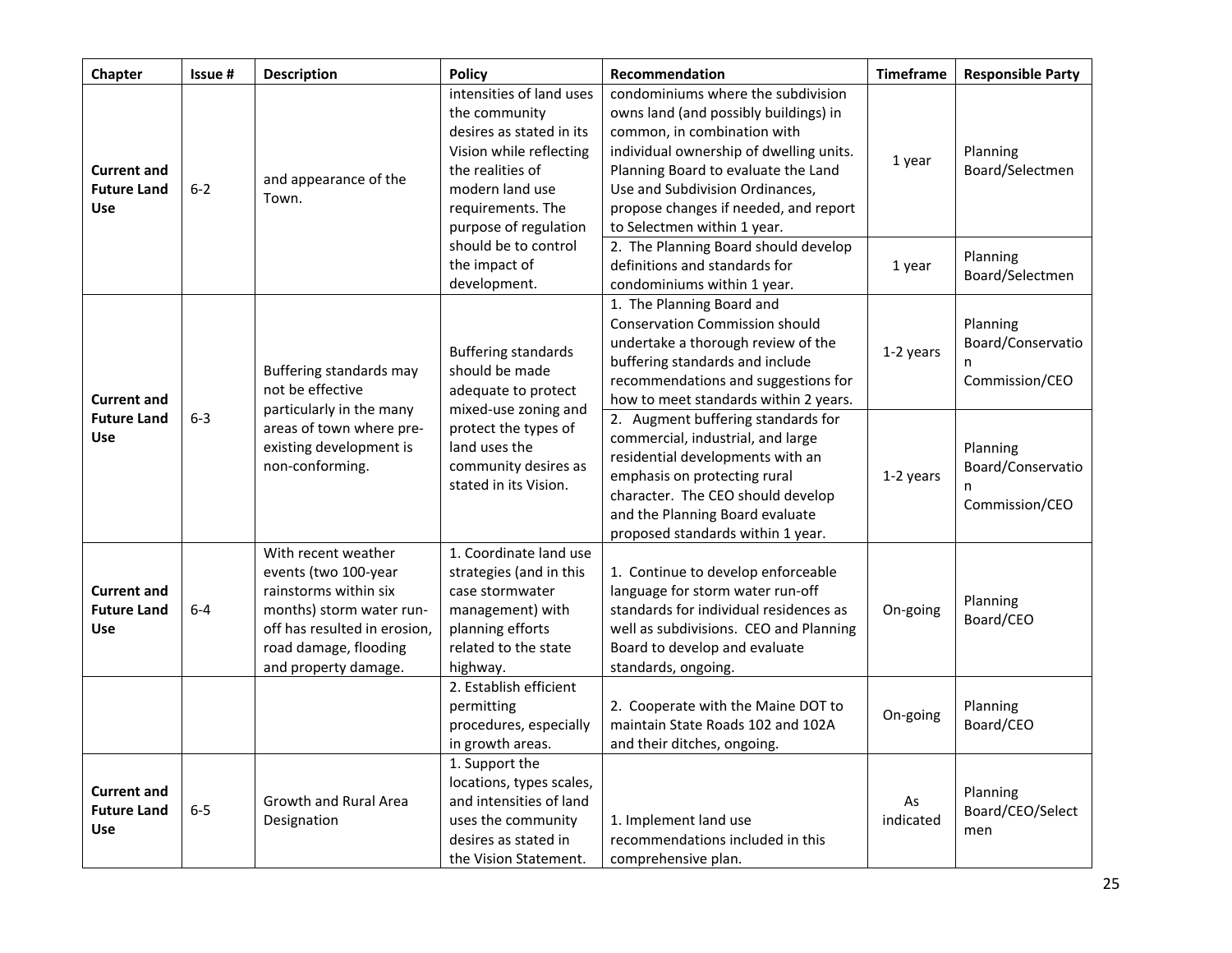| Chapter                                                | Issue # | <b>Description</b>                                                                                                                                                                        | <b>Policy</b>                                                                                                                                                                                                                                                                                                                                                                        | Recommendation                                                                                                                                                                                                                                                                                                                                                                                                             | <b>Timeframe</b> | <b>Responsible Party</b>                      |
|--------------------------------------------------------|---------|-------------------------------------------------------------------------------------------------------------------------------------------------------------------------------------------|--------------------------------------------------------------------------------------------------------------------------------------------------------------------------------------------------------------------------------------------------------------------------------------------------------------------------------------------------------------------------------------|----------------------------------------------------------------------------------------------------------------------------------------------------------------------------------------------------------------------------------------------------------------------------------------------------------------------------------------------------------------------------------------------------------------------------|------------------|-----------------------------------------------|
|                                                        |         |                                                                                                                                                                                           | 2. Support the level of<br>financial commitment<br>necessary to provide<br>needed infrastructure<br>in growth areas.<br>3. Protect critical<br>resource areas from<br>the impacts of<br>development.                                                                                                                                                                                 | 2. Target 75% of growth-related capital<br>investments (State minimum) to Zones<br>A and BG and MA.                                                                                                                                                                                                                                                                                                                        | On-going         | Selectmen/Town<br>Manager                     |
| <b>Current and</b><br><b>Future Land</b><br>Use        | $6-6$   | Two additional areas<br>outside the Park's<br>boundaries have been<br>identified by "Beginning<br>With Habitat" for possible<br>inclusion as Critical<br><b>Resource Protection Areas</b> | 1. Support State<br><b>Coastal Management</b><br>Policies #6: "to protect<br>and manage critical<br>habitats and natural<br>areas of state and<br>national<br>significance", and<br>#8: "to restore and<br>maintain the quality of<br>our fresh, marine and<br>estuarine waters"<br>by helping to alleviate<br>storm water run-off in<br>vulnerable areas.<br>2. Coordinate land use | 1. The Planning Board and<br>Conservation Commission should study<br>"Beginning with Habitat" maps and<br>evaluate the importance of indicating<br>these two areas as Critical Resource<br>Protection areas with appropriate<br>restrictions and set-backs as recently<br>applied to Seawall Pond, and report to<br>public within 2 years.<br>2. The Planning Board, within 2 years,<br>should incorporate "Beginning with | 2 years          | Planning<br>Board/Conservatio<br>n Commission |
|                                                        |         |                                                                                                                                                                                           | strategies with local<br>and State land use<br>planning efforts (for<br>critical habitat areas).                                                                                                                                                                                                                                                                                     | Habitat" maps into the planning review<br>process under the Land Use and<br>Subdivision Ordinances. Particular<br>attention should be paid to high value<br>habitats, priority species habitats, and<br>wetland areas.                                                                                                                                                                                                     | 2 years          | Planning<br>Board/Conservatio<br>n Commission |
| <b>Current and</b><br><b>Future Land</b><br><b>Use</b> | $6 - 7$ | The small-town and rural<br>appearance of SWH is part<br>of its character and<br>appeal.                                                                                                  | 1. The LUO and the<br><b>Subdivision Ordinance</b><br>should support the<br>locations, types,<br>scales, and intensities                                                                                                                                                                                                                                                             |                                                                                                                                                                                                                                                                                                                                                                                                                            | 1 year           | Planning<br>Board/Selectmen<br>/CEO           |
|                                                        |         |                                                                                                                                                                                           | of land uses the<br>community desires as<br>stated in its Vision.                                                                                                                                                                                                                                                                                                                    | 1. The Subdivision and Land Use<br>Ordinances should encourage cluster<br>development in lieu of dispersed single<br>family housing in Zone C. The intent                                                                                                                                                                                                                                                                  |                  |                                               |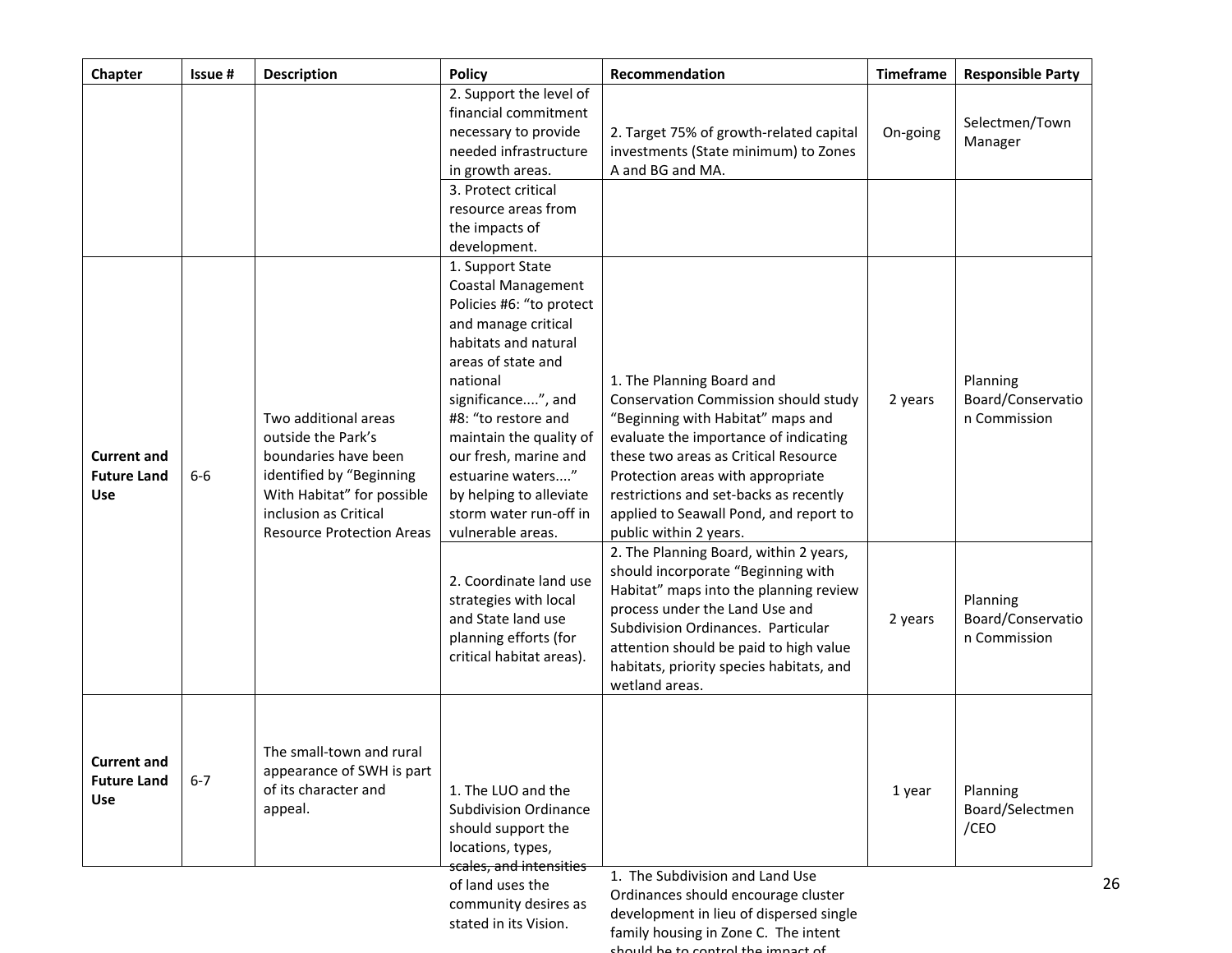| Chapter                                         | Issue# | <b>Description</b>                                                                                                                                                                                                                                                                | <b>Policy</b>                                                                                                                                                                                                                                                                                                    | Recommendation                                                                                                                                                                                                                                                                                                                                                                                                | <b>Timeframe</b> | <b>Responsible Party</b>                                    |
|-------------------------------------------------|--------|-----------------------------------------------------------------------------------------------------------------------------------------------------------------------------------------------------------------------------------------------------------------------------------|------------------------------------------------------------------------------------------------------------------------------------------------------------------------------------------------------------------------------------------------------------------------------------------------------------------|---------------------------------------------------------------------------------------------------------------------------------------------------------------------------------------------------------------------------------------------------------------------------------------------------------------------------------------------------------------------------------------------------------------|------------------|-------------------------------------------------------------|
|                                                 |        |                                                                                                                                                                                                                                                                                   |                                                                                                                                                                                                                                                                                                                  | residences is unchanged, but the<br>homes are clustered more closely<br>together, with adjacent common open<br>land. CEO and Planning Board should<br>conduct this study and make<br>recommendation to Selectmen within<br>2 years.                                                                                                                                                                           |                  |                                                             |
|                                                 |        |                                                                                                                                                                                                                                                                                   | 2. Establish more<br>efficient permitting<br>procedures, especially<br>in growth areas (by<br>clarifying the<br>ordinances).                                                                                                                                                                                     | 2. The Planning Board, within 1 year,<br>should clarify the Subdivision and Land<br>Use Ordinances with respect to<br>condominiums where the subdivision<br>owns land (and possibly buildings) in<br>common, in combination with<br>individual ownership of dwelling units.<br>The purpose of regulation should be to<br>minimize the impact of development,<br>rather than to increase permitted<br>density. | 1 year           | Planning<br>Board/Selectmen/<br>CEO                         |
|                                                 |        |                                                                                                                                                                                                                                                                                   | 3. Coordinate land use<br>strategies with other<br>local and regional<br>planning efforts.                                                                                                                                                                                                                       | 3. The Town and its committees<br>should work more closely with Acadia<br>National Park, the Friends of Acadia,<br>Maine Coast Heritage Trust, and<br><b>Hancock County Planning Commission</b><br>on issues of land use and<br>management, ongoing.                                                                                                                                                          | On-going         | Planning<br>Board/Conservatio<br>n Commission/<br>Selectmen |
| <b>Current and</b><br><b>Future Land</b><br>Use | $6-8$  | Data on land parcels, land<br>use, zoning changes,<br>development and<br>infrastructure is laborious<br>to collect, which<br>compromises the ability of<br>the Planning Board and<br>the Code Enforcement<br>Officer to assess the<br>effectiveness of the Land<br>Use Ordinance. | The Town should be<br>more proactive in<br>tracking land use<br>changes, evaluating<br>their impacts, and<br>pursuing ordinance<br>changes if and when<br>needed in order to<br>support the locations,<br>types, scales, and<br>intensities of land uses<br>the community<br>desires as stated in its<br>Vision. |                                                                                                                                                                                                                                                                                                                                                                                                               | On-going         | Assessor/<br>Selectmen/<br><b>Planning Board</b>            |